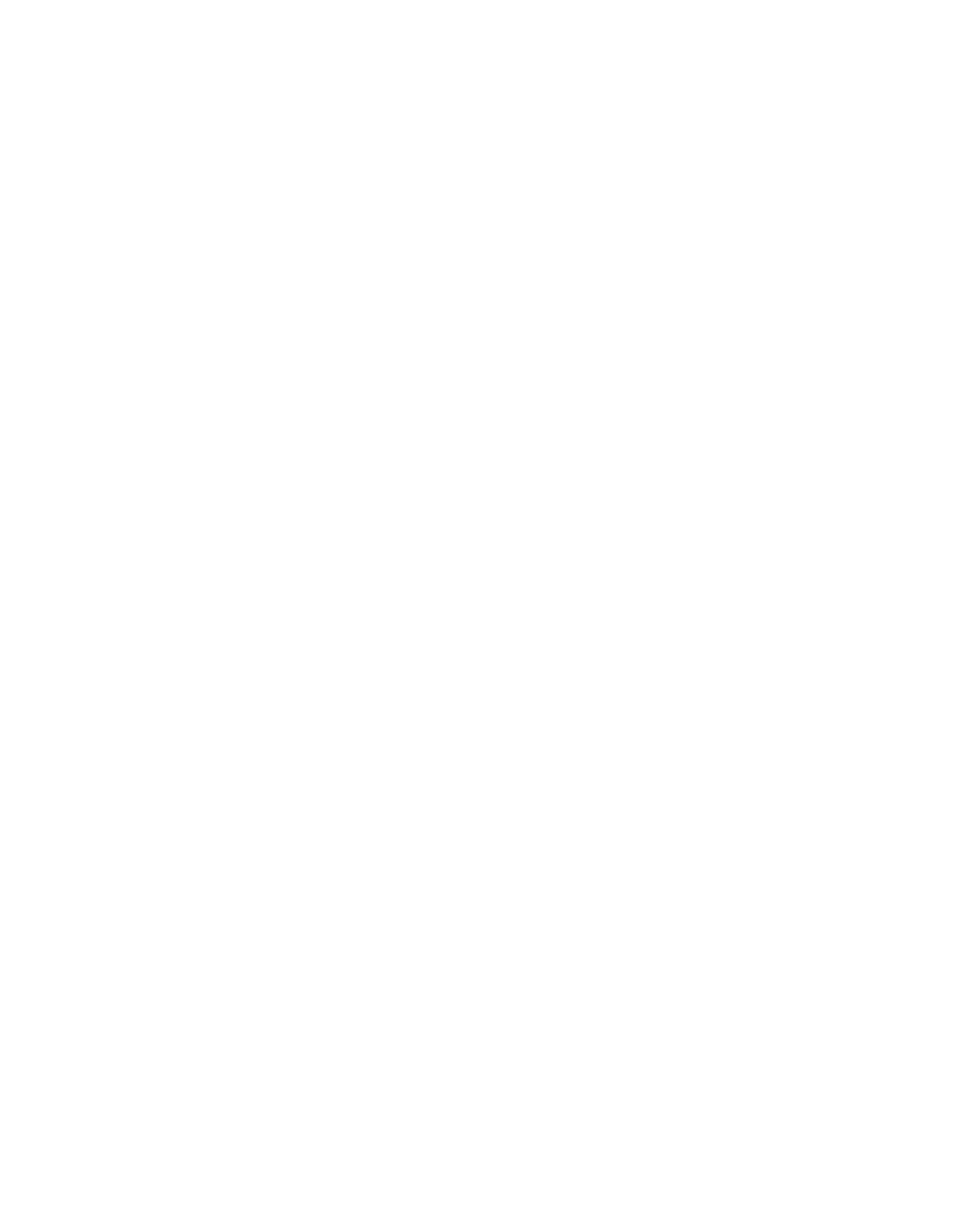|                      | 2022-2023 Budget Preparation Worksheets - General Fund                                                              |                         | General Fund                       |                         |                                         |                               |                          |                        |                                                      |          |                                            |            |                |
|----------------------|---------------------------------------------------------------------------------------------------------------------|-------------------------|------------------------------------|-------------------------|-----------------------------------------|-------------------------------|--------------------------|------------------------|------------------------------------------------------|----------|--------------------------------------------|------------|----------------|
|                      |                                                                                                                     |                         |                                    |                         |                                         |                               |                          |                        |                                                      |          |                                            |            |                |
|                      | <b>Expenditure Description</b>                                                                                      |                         | <b>Actual</b>                      |                         | <b>Historical Data</b><br><b>Actual</b> |                               | <b>Adopted</b>           |                        | <b>Proposed</b>                                      |          | <b>Budget Next Year</b><br><b>Approved</b> |            | <b>Adopted</b> |
|                      |                                                                                                                     |                         | FY 19-20                           |                         | FY 20-21                                |                               | FY 21-22                 |                        | FY 22-23                                             |          | FY 22-23                                   |            | FY 22-23       |
|                      | <b>Beginning Fund Balance</b>                                                                                       | \$                      | 243,357                            | \$                      | 208,417                                 | \$                            | 91,185                   | \$                     | 116,185                                              | \$       | 162,037                                    | \$         | 162,037        |
| <b>Resources</b>     | <b>Current Taxes</b>                                                                                                | \$                      | 206,040                            | \$                      | 217,841                                 | \$                            | 213,900                  | \$                     | 222.000                                              | \$       | 222,000                                    | \$         | 222,000        |
|                      | Interest                                                                                                            | \$                      | 4,518                              | \$                      | 4,020                                   | \$                            | 2,000                    | \$                     | 2,000                                                | \$       | 2,000                                      | \$         | 2,000          |
|                      | Donations/Refunds/Other Income                                                                                      | $\overline{\mathsf{S}}$ | 3,334                              | $\overline{\mathsf{S}}$ | 47,134                                  | \$                            | 14,000                   | \$                     | 14,000                                               | \$       | 14,000                                     | \$         | 14,000         |
|                      | <b>Total Resouces</b>                                                                                               | \$                      | 457,249                            | -\$                     | 477,412                                 | -\$                           | 321,085                  | \$                     | 354,185                                              | \$       | 400,037                                    | \$         | 400,037        |
|                      | 500 - Personnel Services                                                                                            |                         |                                    |                         |                                         |                               |                          |                        |                                                      |          |                                            |            |                |
|                      | 500 Fire Chief (new)                                                                                                | \$                      | 81,248                             | \$                      | 55,000                                  | \$                            | 56,650                   | \$<br>Ś                | 58,350                                               | \$       | 58,350                                     | \$         | 58,350         |
|                      | 510 Grant Funded<br>520 Seasonal Coverage (new)                                                                     |                         |                                    |                         |                                         | \$<br>$\overline{\mathsf{s}}$ | 14,000                   | \$                     | $\overline{\phantom{m}}$                             | \$<br>\$ | ÷,<br>$\overline{\phantom{m}}$             | \$<br>\$   |                |
|                      | 525 Other Wages (new)                                                                                               |                         |                                    | \$                      | 11,181                                  | \$                            | 16,000                   | \$                     | 23,400                                               | \$       | 23.400                                     | \$         | 23,400         |
|                      | 535 Conflagration Wages                                                                                             |                         |                                    |                         |                                         |                               |                          | Ś                      | 3,000                                                | \$       | 3,000                                      | \$         | 3,000          |
|                      | 545 Worker's Comp                                                                                                   | \$                      | ٠                                  | \$                      | 3,420                                   | \$                            | 3,605                    | Ś                      | 3,600                                                | \$       | 3,600                                      | \$         | 3,600          |
|                      | 565 Payroll Expenses/Taxes                                                                                          | $\overline{\mathsf{s}}$ | ٠                                  | \$                      | 5,265                                   | $\overline{\mathsf{S}}$       | 12,020                   | Ś                      | 16,265                                               | \$       | 16,265                                     | \$         | 16,265         |
|                      | Staffing Positions - Payroll, Stipends, etc. (moved to "Fire Chief")                                                |                         |                                    |                         |                                         | \$                            |                          | Ś                      |                                                      | \$       | ä,                                         | \$         |                |
|                      | <b>Total Personnel Services</b>                                                                                     | \$                      | 81,248                             | \$                      | 74,866                                  | \$                            | 102,275                  | \$                     | 104,615                                              | \$       | 104,615                                    | \$         | 104,615        |
|                      | 600/800 - Materials & Services                                                                                      |                         |                                    |                         |                                         |                               |                          |                        |                                                      |          |                                            |            |                |
|                      | 600 Administrative                                                                                                  | \$                      | 93,367                             | \$                      | 26,312                                  | \$                            | 11,582                   | \$                     | 10,316                                               | S.       | 10,316                                     | \$         | 10,316         |
|                      | 610 Public Fire Service                                                                                             | \$                      | $\overline{\phantom{a}}$           | \$                      | $\overline{\phantom{a}}$                | $\overline{\mathsf{s}}$       | 1,050                    | \$                     | 800                                                  | \$       | 800                                        | \$         | 800            |
|                      | 615 Contract/ Professional Services (moved from "Administration")                                                   | $\overline{\mathsf{S}}$ | $\overline{\phantom{a}}$           | $\overline{\mathsf{s}}$ | $\overline{\phantom{a}}$                | $\overline{\varsigma}$        | 32,440                   | Ś                      | 32,800                                               | \$       | 32,800                                     | \$         | 32,800         |
|                      | 625 Property & Liability Insurance (formerly "Insurance)                                                            | $\overline{\mathsf{S}}$ | ٠                                  | \$                      | $\overline{\phantom{a}}$                | $\overline{\mathsf{s}}$       | 12,000                   | \$                     | 11,000                                               | S.       | 11,000                                     | \$         | 11.000         |
|                      | 650 Building Maintenance & Supplies (formerly "Facilities")<br>660 Satellite Station Rent (moved from "Facilities") | \$<br>\$                | ÷<br>$\overline{\phantom{a}}$      | \$<br>\$                | ÷,<br>$\overline{\phantom{a}}$          | \$<br>$\overline{\mathsf{s}}$ | 1,700<br>3,600           | Ś<br>Ś                 | 1,500<br>3,600                                       | \$<br>\$ | 1,500<br>3,600                             | \$<br>\$   | 1,500<br>3,600 |
|                      | 665 Utilities (moved from "Facilities")                                                                             | $\overline{\mathsf{S}}$ | ٠                                  | \$                      | $\overline{\phantom{a}}$                | $\overline{\mathsf{s}}$       | 9,120                    | Ś                      | 7,860                                                | \$       | 7,860                                      | \$         | 7,860          |
|                      | 675 Information Technology (new)                                                                                    | $\overline{\mathsf{S}}$ | ٠                                  | \$                      | $\overline{\phantom{a}}$                | $\overline{\mathsf{s}}$       | 3,828                    | Ś                      | 3,928                                                | \$       | 3,928                                      | \$         | 3,928          |
|                      | 680 Communication Maintenance ("Communications")                                                                    | \$                      | ×                                  | \$                      | ÷,                                      | \$                            | 1,090                    | \$                     | 350                                                  | \$       | 350                                        | \$         | 350            |
|                      | 715 Training/ Travel (combined "Training" & "Travel")                                                               | \$                      | $\overline{\phantom{a}}$           | \$                      | $\overline{\phantom{a}}$                | $\overline{\mathsf{s}}$       | 10.000                   | \$                     | 8,000                                                | \$       | 8,000                                      | \$         | 8,000          |
|                      | 750 Maintenance of Equipment (new)                                                                                  | $\overline{\mathsf{s}}$ | $\overline{\phantom{a}}$           | Ś                       | $\overline{\phantom{a}}$                | \$                            | 26,200                   | Ś                      | 29,600                                               | \$       | 29,600                                     | \$         | 29,600         |
|                      | 775 Operational Supplies/ Equipment (new)                                                                           | $\overline{\mathsf{S}}$ | ٠                                  | \$                      | $\overline{\phantom{a}}$                | $\overline{\mathsf{s}}$       | 11,500                   | \$                     | 11.000                                               | \$       | 11,000                                     | \$         | 11,000         |
|                      | 790 Uniforms (formerly "Uniforms /PPE Maintenance")                                                                 | \$<br>\$                | ä,                                 | \$<br>\$                | ×,                                      | \$<br>$\overline{\mathsf{s}}$ | 2,500                    | \$<br>Ś                | 2,100                                                | \$       | 2,100                                      | \$<br>\$   | 2,100          |
|                      | 800 Volunteer Services (new)<br>Apparatus and Equipment (split between "Maintenance of                              |                         | $\overline{\phantom{m}}$           |                         | $\overline{\phantom{a}}$                |                               | 18,400                   |                        | 16,400                                               | \$       | 16,400                                     |            | 16,400         |
|                      | Equipment" & "Operational Supplies/ Equipment")                                                                     | \$                      | ł,                                 | \$                      | 23,482                                  |                               |                          | Ś                      | ÷                                                    |          |                                            |            |                |
|                      | Communications (moved to "Communication Maintenance")                                                               | \$                      | ÷,                                 | \$                      | 19,245                                  |                               |                          | \$                     | $\overline{\phantom{a}}$                             |          |                                            |            |                |
|                      | EMS (moved to "Operational Supplies/ Equip")                                                                        | \$                      | ÷                                  | \$                      | 1,428                                   |                               |                          | \$                     | ٠                                                    |          |                                            |            |                |
|                      | Facilities (moved to "Building Maintenance & Supplies")                                                             | \$                      | ÷,                                 | \$                      | 12,846                                  |                               |                          | \$                     | $\overline{\phantom{a}}$                             |          |                                            |            |                |
|                      | Fire Fighting Supplies (moved to "Operational Supplies/ Equip")<br>Health/Wellness (moved to "Wellness Program)     | \$<br>\$                | $\overline{\phantom{a}}$<br>×      | \$<br>\$                | 9,445<br>1,576                          |                               |                          | Ś<br>\$                | $\overline{\phantom{a}}$<br>$\overline{\phantom{a}}$ |          |                                            |            |                |
|                      | Insurance (moved to "Property & Liability Insurance")                                                               | \$                      | ٠                                  | \$                      | 9,790                                   |                               |                          | \$                     | ٠                                                    |          |                                            |            |                |
|                      | Recruitment (moved to "Volunteer Services")                                                                         | \$                      | ÷,                                 | \$                      | 720                                     |                               |                          | \$                     | $\overline{\phantom{a}}$                             |          |                                            |            |                |
|                      | Retention (moved to "Volunteer Services")                                                                           | \$                      | $\overline{\phantom{a}}$           | \$                      | 6,848                                   |                               |                          | \$                     | $\overline{\phantom{a}}$                             |          |                                            |            |                |
|                      | Supplies (moved to "Administrative")                                                                                | $\overline{\mathsf{s}}$ | $\overline{\phantom{a}}$           | \$                      | 1,292                                   |                               |                          | Ś                      | $\overline{\phantom{a}}$                             |          |                                            |            |                |
|                      | Training/Education (moved to "Training/ Travel")                                                                    | \$                      | ÷                                  | \$                      | 6,403                                   |                               |                          | \$                     | ٠                                                    |          |                                            |            |                |
|                      | Travel Expenses (moved to "Training/Travel")                                                                        | \$                      | ÷,                                 | \$                      | 103                                     |                               |                          | \$                     | ÷,                                                   |          |                                            |            |                |
|                      | Uniform/ PPE Maintenance (moved to "Uniforms")<br><b>Total Materials and Services</b>                               | \$<br>\$                | $\overline{\phantom{m}}$<br>93,367 | \$<br>\$                | 2,303<br>121.793                        | \$                            | 145.010                  | \$<br>\$               | $\overline{\phantom{a}}$<br>139,254                  | \$       | 139,254                                    | \$         | 139,254        |
|                      | <b>900 Capital Projects</b>                                                                                         |                         |                                    |                         |                                         |                               |                          |                        |                                                      |          |                                            |            |                |
|                      | Administrative Equipment                                                                                            | \$                      | 1,200                              | \$                      | $\overline{\phantom{a}}$                | \$                            | ÷,                       | \$                     | $\overline{\phantom{a}}$                             | \$       | $\overline{\phantom{a}}$                   | \$         |                |
|                      | <b>Building Improvement</b>                                                                                         | Ş                       | $1,500$   \$                       |                         | ٠                                       | Ş                             | $\sim$                   | Ş                      | $\sim$                                               | Ş        | <b>Contract</b>                            | ١Ş         |                |
|                      | <b>Firefighting Equipment</b>                                                                                       | \$                      | $2,000$ \$                         |                         | $\overline{\phantom{a}}$                | \$                            | $\overline{\phantom{a}}$ | $\overline{\varsigma}$ | $\sim$                                               | \$       | $15,000$ \$                                |            | 15,000         |
|                      | New Equipment                                                                                                       |                         |                                    |                         |                                         | \$                            | 25,000                   | \$                     | 12,500                                               | -\$      | 27,500                                     | \$         | 27,500         |
|                      | <b>Total Capital Outlay</b>                                                                                         | \$                      | $4,700$ \$                         |                         | $\blacksquare$                          | \$                            | 25,000                   | \$                     | 12,500                                               | -\$      | 42,500                                     | \$         | 42,500         |
| <b>Transfers</b>     | <b>Transfer to Debt Services</b>                                                                                    | \$                      |                                    | \$                      |                                         |                               |                          | \$                     |                                                      | \$       | ٠                                          | \$         |                |
|                      | Transfer to Reserve Fund                                                                                            | \$                      | $25,000$ \$                        |                         | 25,000                                  | \$                            | 25,000                   | \$                     | 25,000                                               | \$       | 25,000                                     | \$         | 25,000         |
|                      | <b>Total Transfers</b>                                                                                              | \$                      | 25,000                             | \$                      | 25,000                                  | \$                            | 25,000                   | \$                     | 25,000                                               | \$       | $25,000$ \$                                |            | 25,000         |
|                      | <b>Total Expenditures</b>                                                                                           | \$                      | 204,315                            | \$                      | 221,659                                 | \$                            | 297,285                  | \$                     | 281,369                                              | -\$      | 311,369                                    |            | 311,369        |
|                      |                                                                                                                     |                         |                                    |                         |                                         |                               |                          |                        |                                                      |          |                                            | \$         |                |
| <b>Contingency</b>   |                                                                                                                     | \$                      | $\overline{\phantom{a}}$           | \$                      | $\blacksquare$                          | \$                            | 20,000                   | \$                     | 20,000                                               | \$       | 20,000                                     | $\sqrt{2}$ | 20,000         |
|                      | <b>Ending Fund Balance</b>                                                                                          | \$                      | 257,634                            | \$                      | 255,753                                 | \$                            | 3,800                    | \$                     | 52,817                                               | \$       | 68,669                                     | \$         | 68,669         |
|                      |                                                                                                                     |                         |                                    |                         |                                         |                               |                          |                        |                                                      |          |                                            |            |                |
|                      | <b>Total Requirements</b>                                                                                           | \$                      | 461,949                            | \$                      | 477,412                                 | \$                            | 321,085                  | \$                     | 354,185                                              | \$       | 400,037                                    | \$         | 400,037        |
|                      |                                                                                                                     |                         |                                    |                         |                                         |                               |                          |                        |                                                      |          |                                            |            |                |
| <b>Balance Check</b> |                                                                                                                     | s                       | $(4,700)$ \$                       |                         | - S                                     |                               | ÷                        |                        | - S                                                  |          | $\sim$                                     |            |                |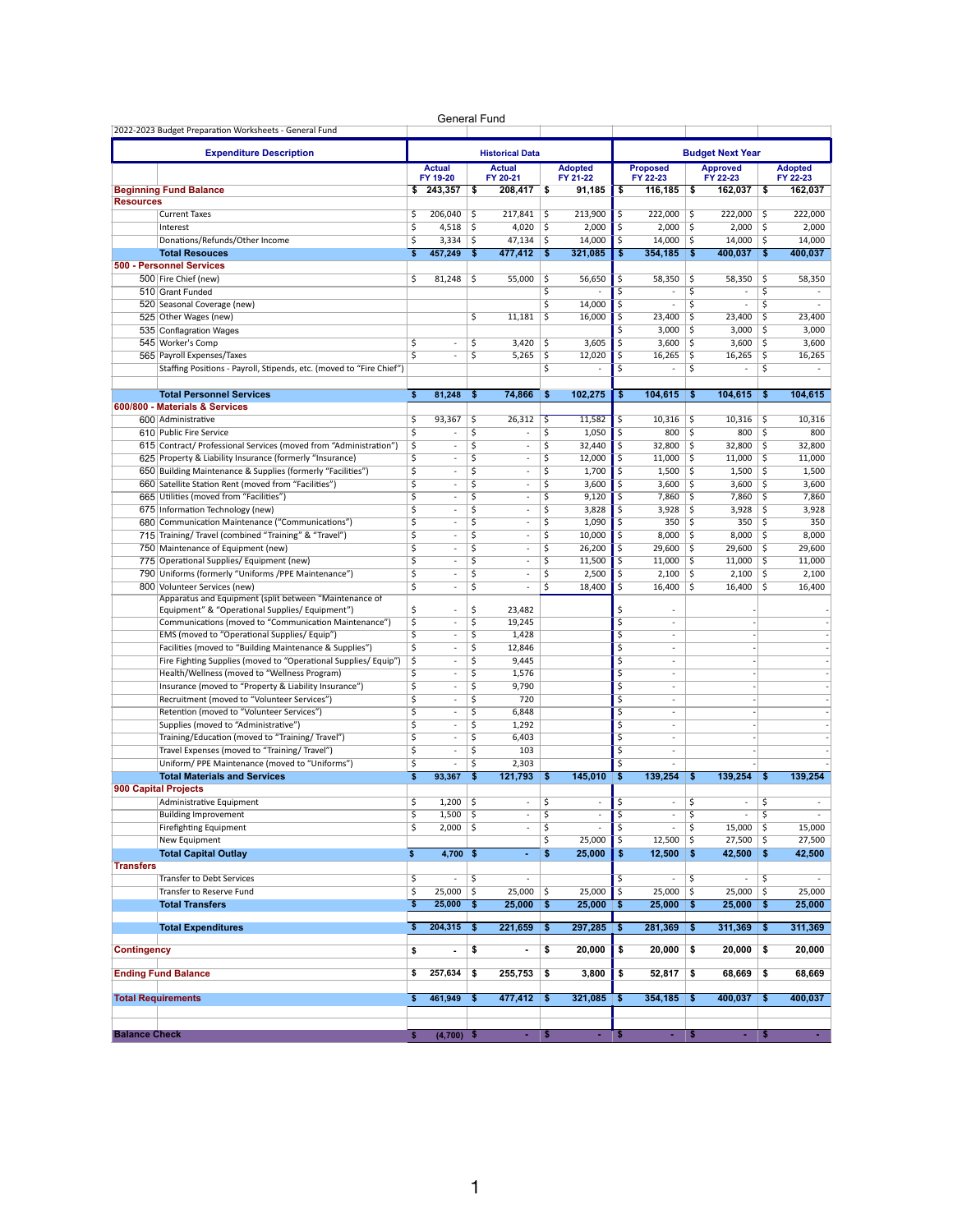| SAUVIE ISLAND FIRE DISTRICT BUDGET DETAIL FY 22-23 |           |                 |  |
|----------------------------------------------------|-----------|-----------------|--|
| <b>General Fund</b>                                |           |                 |  |
| <b>Fund Summary</b>                                | <b>FY</b> | <b>FY 22-23</b> |  |
| Resouces                                           |           | \$400,037       |  |
| Personnel                                          |           | \$104,615       |  |
| Material / Services                                |           | \$139,254       |  |
| Capital Outlay                                     |           | \$42,500        |  |
| Debt Service                                       |           | \$0             |  |
| Transfers Out                                      |           | \$25,000        |  |
| Contingency                                        |           | \$20,000        |  |
| <b>Ending Fund Balance</b>                         |           | \$68,669        |  |
| <b>Total Expenditures</b>                          |           | \$400,037       |  |
| <b>Total Requirement/Overage</b>                   |           | \$0             |  |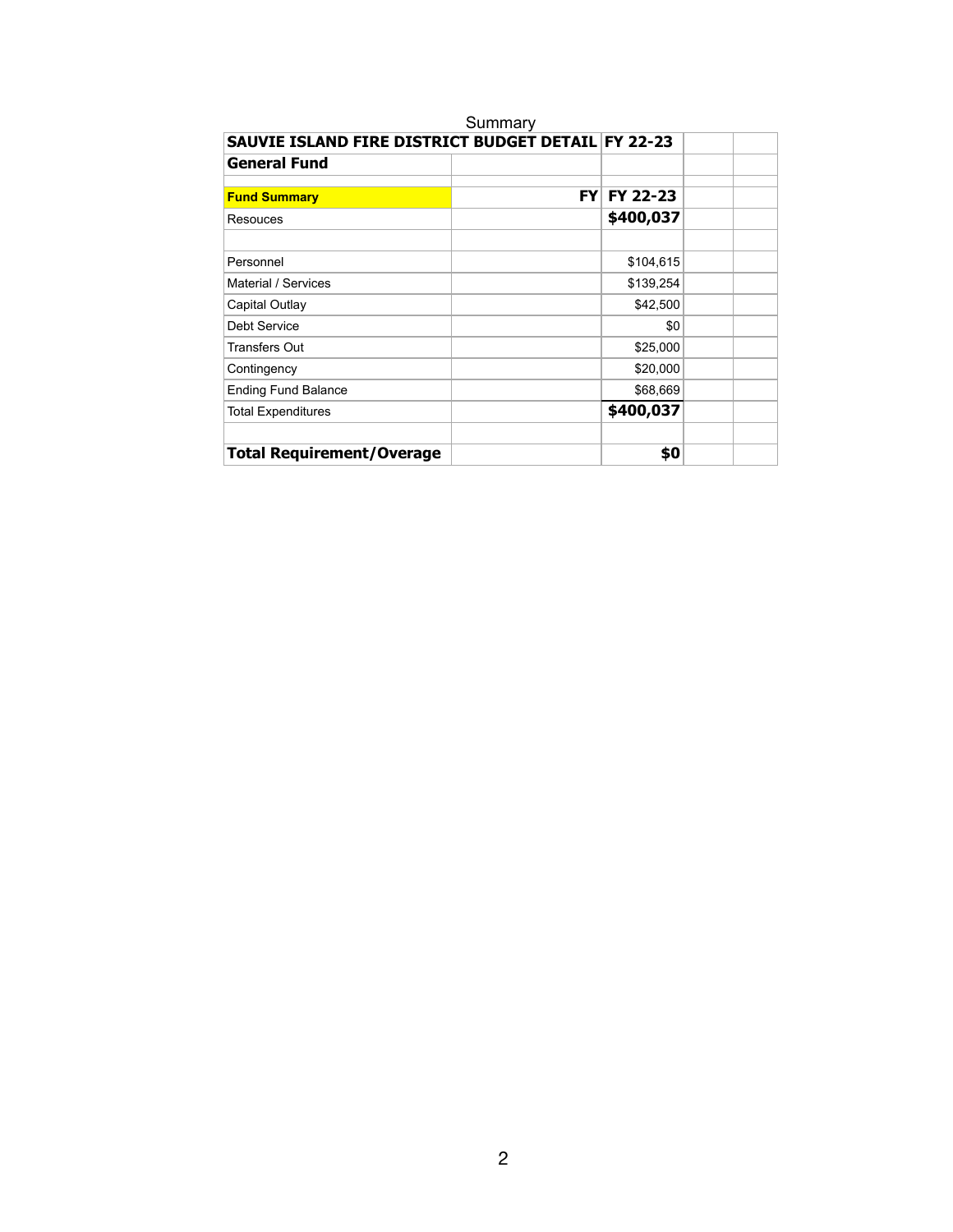| SAUVIE ISLAND FIRE DISTRICT BUDGET DETAIL |           | FY 22-23  |                                                       |
|-------------------------------------------|-----------|-----------|-------------------------------------------------------|
| <b>General Fund</b>                       |           |           |                                                       |
| <b>Resources Summary</b>                  |           |           |                                                       |
|                                           |           |           | Budgeted FY 21-22 Proposed FY 22-23 Approved FY 22-23 |
| Beginning Fund (Available Cash)           | \$91,185  | \$116,185 | \$162,037                                             |
| Conflagration Income                      |           | \$0       | \$0                                                   |
| Grant Income                              |           | \$0       | \$0                                                   |
| Interest                                  | \$2,000   | \$2,000   | \$2,000                                               |
| Miscellaneous Receipts                    | \$1,000   | \$1,000   | \$1,000                                               |
| Local Option Levy                         | \$65,100  | \$67,000  | \$67,000                                              |
| Permanent Rate Levy                       | \$148,800 | \$155,000 | \$155,000                                             |
| <b>Previous Levied Taxes</b>              | \$13,000  | \$13,000  | \$13,000                                              |
| <b>Total Revenue</b>                      | \$321,085 | \$354,185 | \$400,037                                             |
| <b>Total Transfers</b>                    | \$0       | \$0       | \$0                                                   |
| <b>TOTAL</b>                              | \$321,085 | \$354,185 | \$400,037                                             |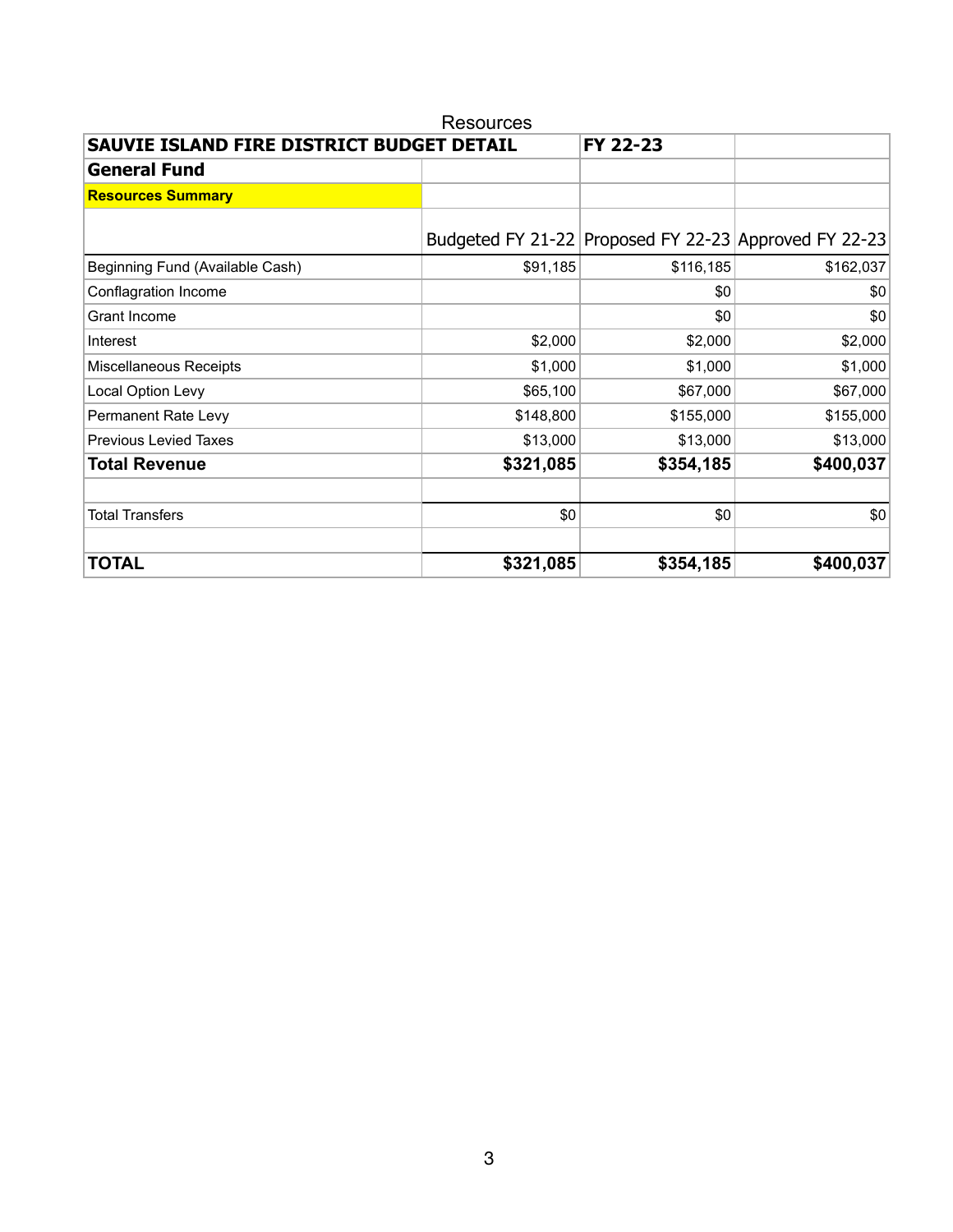Available Cash is the estimated General Fund beginning balance on July 1, 2022. Since 95% property taxes are paid in November, this cash is needed to operate the District from July 1st until current year property taxes are paid. This money also accounts for carryover related to the purchase of wildland engines from Cal Fire that did not go on sale until after the end of the fiscal year.

Conflagration Income The States reimburse the District for providing staff and apparatus support on these events. If there is no District conflagration response, neither the budgeted expense nor the budgeted revenue occur.

Grant Income- We apply for many grants and have confidence we will be successful in being awarded. We do not have specific knowledge of any future grants we need both the revenue and expense categories to avoid delay if a grant is awarded. The expense cannot be incurred unless the related revenue is awarded.

Interest The Federal Reserve dropped its lending rate to 0.25% in March due to the economic fall-out of the pandemic. Some economists are predicting negative interest rates in the near future. Based on this uncertainty, the District is only budgeting \$1,000 from this source for 2022-23.

Miscellaneous receipts include fire service contracts, hazardous materials spills, sale of surplus assets, address signs, and donations. This revenue varies from year to year

2022-23 Property Taxes- Usually the District budgets assuming collections of 95% of current year taxes imposed. In view of the current financial crisis caused by the global pandemic, the District is budgeting to receive 93% of taxes imposed. During the recession beginning in 2008 the District received less than 93% of taxes imposed for 7 years.

Local Option Levy.-. The levy of \$0.35 per \$1,000 of 2020/21 assessed value pays for the District's emergency medical response and transport services. It no longer generates enough revenue for ambulance replacement.

Permanent Rate Levy- The levy of \$0.7894 per \$1,000 of 2021/22 assessed value pays for fire and rescue services.

Previously Levied Taxer are taxes received from levies prior to 2021/22.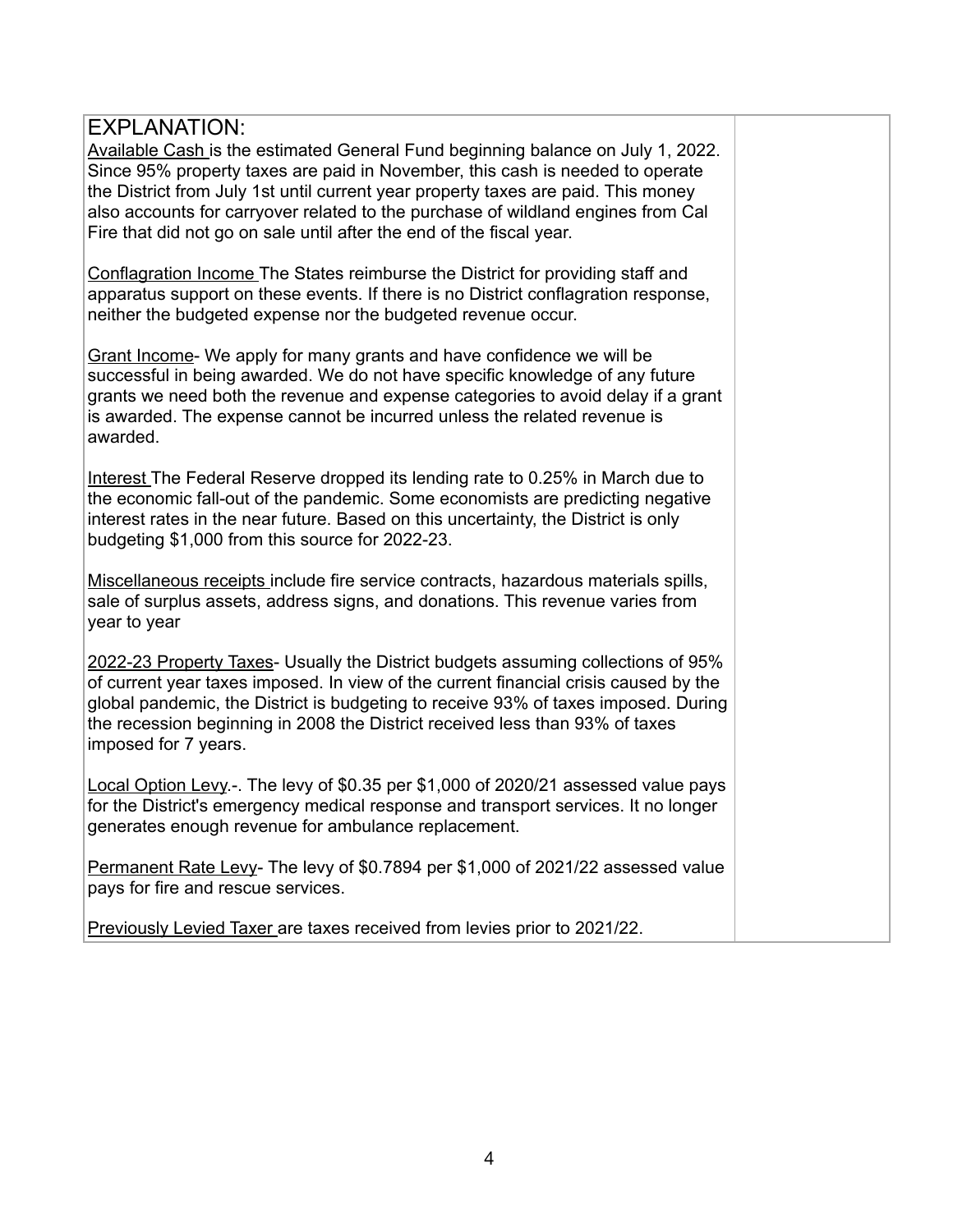|                      | <b>Sauvie Island Fire District</b>               |    |                             |    |                             |     |                             |                         |                               |    |                               |    |                              |
|----------------------|--------------------------------------------------|----|-----------------------------|----|-----------------------------|-----|-----------------------------|-------------------------|-------------------------------|----|-------------------------------|----|------------------------------|
|                      | 2022-2023 Budget - Reserve Account               |    |                             |    |                             |     |                             |                         |                               |    |                               |    |                              |
|                      | <b>Expenditure Description</b>                   |    |                             |    | <b>Historical Data</b>      |     |                             | <b>Budget Next Year</b> |                               |    |                               |    |                              |
|                      | <b>Description</b>                               |    | <b>Actual</b><br>FY 2019/20 |    | <b>Actual</b><br>FY 2020/21 |     | <b>Budget</b><br>FY 2021/22 |                         | <b>Proposed</b><br>FY 2022/23 |    | <b>Approved</b><br>FY 2022/23 |    | <b>Adopted</b><br>FY 2022/23 |
|                      | <b>Reserve Funds Summary/Overview</b>            |    |                             |    |                             |     |                             |                         |                               |    |                               |    |                              |
| <b>Resources</b>     |                                                  |    |                             |    |                             |     |                             |                         |                               |    |                               |    |                              |
|                      | <b>Beginning Operating Reserves</b>              | \$ | 124,000                     | \$ | 124,000                     | \$  | 124,000                     | \$                      | 124,000                       | \$ | 124,000                       | \$ | 124,000                      |
|                      | <b>Beginning Capital Reserves</b>                | \$ | 202,363                     | \$ | 208,417                     | \$  | 220,500                     | Ś                       | 233,730                       | Ŝ  | 233,730                       | \$ | 233,730                      |
|                      | Interest                                         | \$ | 7,500                       | \$ | 7,500                       |     |                             |                         |                               |    |                               | \$ |                              |
|                      | <b>Transfers from General Fund</b>               | Ś  | 25.000                      | Ś  | 25.000                      | Ś.  | 25,000                      | Ś                       | 25.000                        | Ś. | 25.000                        | Ś. | 25.000                       |
|                      | <b>Total Resources</b>                           | Š  | 358,863                     | Ś  | 364,917                     | Ś.  | 369,500                     | Ś                       | 382,730                       | Ś  | 382,730                       | Ś  | 382,730                      |
|                      |                                                  |    |                             |    |                             |     |                             |                         |                               |    |                               |    |                              |
|                      | <b>Expenditures (Repairs &amp; Improvements)</b> |    |                             |    |                             |     |                             |                         |                               |    |                               |    |                              |
|                      | Facilities (Major)                               | \$ | 11,500                      | \$ | 11,500                      | \$  |                             | \$                      | $\frac{1}{2}$                 | \$ | $\blacksquare$                | \$ |                              |
|                      | Apparatus/Equipment (Major)                      | \$ | 120,000                     | \$ | 31,800                      | \$  | 25,000                      | \$                      | ä,                            | \$ | $\blacksquare$                | \$ | $\overline{\phantom{a}}$     |
|                      | Equipment or Apparatus (Minor)                   | \$ |                             | \$ |                             | \$  |                             | \$                      |                               | \$ |                               | \$ |                              |
|                      | <b>Maintenance Fees</b>                          | \$ | ÷,                          | \$ |                             | \$  | 130                         | \$                      | 130                           | \$ | 130                           | \$ | 130                          |
|                      | <b>Total Capital Outlay</b>                      | \$ | 131,500                     | \$ | 43,300                      | \$  | 25,130                      | \$                      | 130                           | \$ | 130                           | \$ | 130                          |
|                      |                                                  |    |                             |    |                             |     |                             |                         |                               |    |                               |    |                              |
|                      | <b>Total Expenditures</b>                        | Ś  | 131,500                     | Ś  | 43,300                      | \$  | 25,130                      | \$                      | 130                           | \$ | 130                           | \$ | 130                          |
|                      |                                                  |    |                             |    |                             |     |                             |                         |                               |    |                               |    |                              |
|                      | <b>Reserved for Future Expenditures</b>          |    |                             |    |                             |     |                             |                         |                               |    |                               |    |                              |
|                      | Operating                                        | \$ | 124,000                     | \$ | 124,000                     | \$  | 124,000                     | \$                      | 124,000                       | \$ | 124,000                       | \$ | 124,000                      |
|                      | Capital                                          | \$ | 103,363                     | Ś  | 197,617                     | Ś   | 220,370                     | \$                      | 258,600                       | \$ | 258,600                       | \$ | 258,600                      |
|                      | <b>Total for Future Expenditures</b>             | \$ | 227,363                     | \$ | 321,617                     | \$  | 344,370                     | \$                      | 382,600                       | \$ | 382,600                       | \$ | 382,600                      |
|                      | <b>Total Requirements</b>                        | Ś  | 358,863                     | Ś  | 364,917                     | \$. | 369,500                     | \$                      | 382,730                       | \$ | 382,730                       | \$ | 382,730                      |
|                      |                                                  |    |                             |    |                             |     |                             |                         |                               |    |                               |    |                              |
| <b>Balance Check</b> |                                                  | \$ |                             | \$ |                             | \$  |                             | \$                      |                               | \$ |                               | \$ |                              |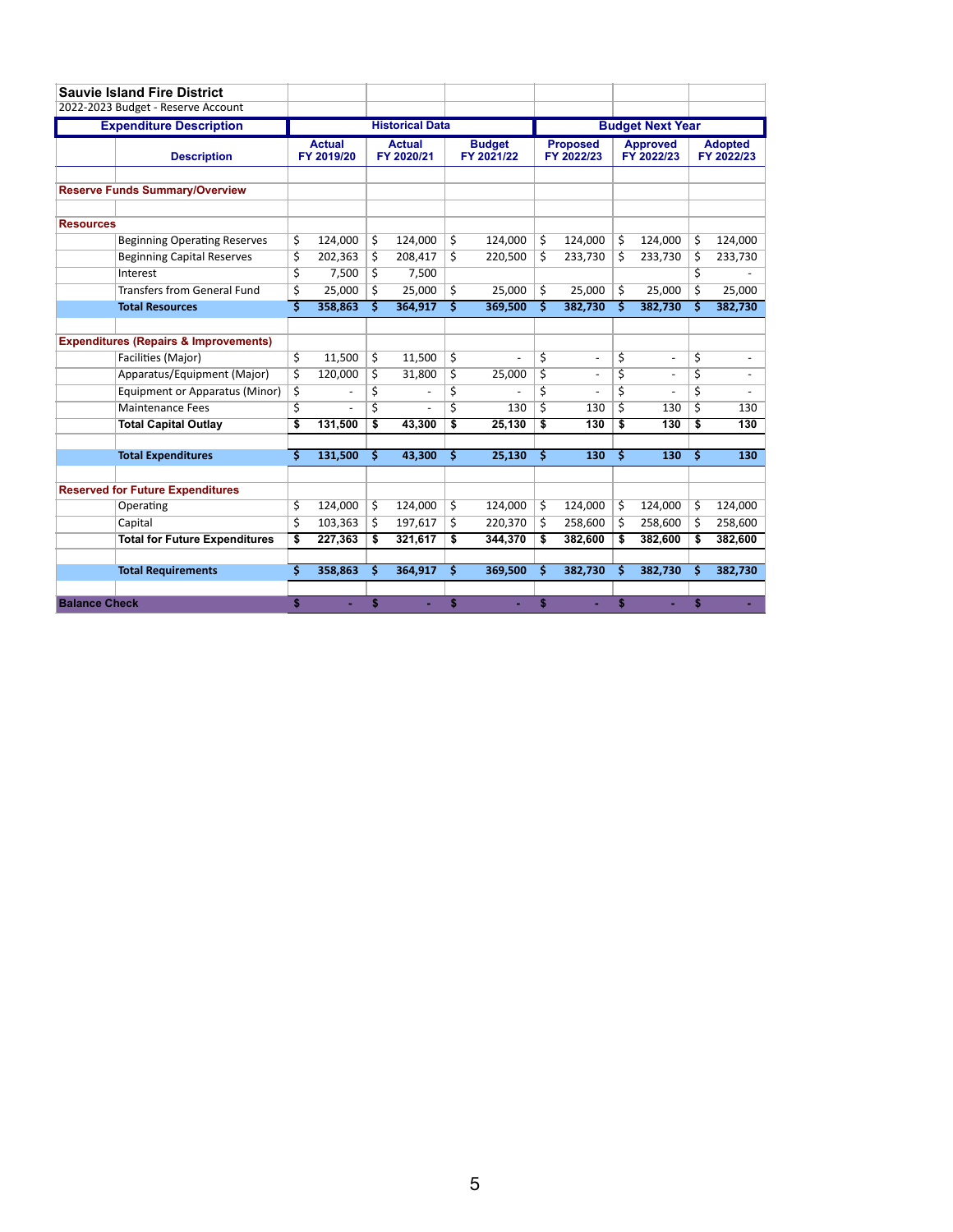| Dept Service                              |          |              |
|-------------------------------------------|----------|--------------|
| SAUVIE ISLAND FIRE DISTRICT BUDGET DETAIL |          | FY 22-23     |
| <b>General Fund</b>                       |          |              |
| <b>Debt Service</b>                       |          |              |
|                                           |          |              |
| Description                               | Quantity | <b>Total</b> |
| Example "Fire Engine" or "SCBA"           |          | $-0$         |
|                                           |          | $-0$         |
| <b>Total</b>                              |          | - 0          |

 $\overline{\phantom{a}}$ 

#### EXPLANATION:

Debt expenditures are for purchases of capital outlay items requiring agreedupon payments over two or more budget years.

**Example :** Fire Engine: The District has agreed to purchase a Rosenbauer Timberwolf Fire Engine with Freightliner chassis for a total cost of \$455,000. The District will make a down-payment of \$210,000 in July, 2020 from the Property Reserve Fund. The \$245,000 balance will be paid upon delivery in spring, 2021. Most of the balance will come from a \$225,378 loan financed with a municipal lease-purchase agreement. The loan agreement provides for four (4)annual payments of \$61,579 at a 3.65% annual interest rate, beginning December, 2020. The total interest expense will be about \$20,935. The loan cannot be prepaid before December 2021 .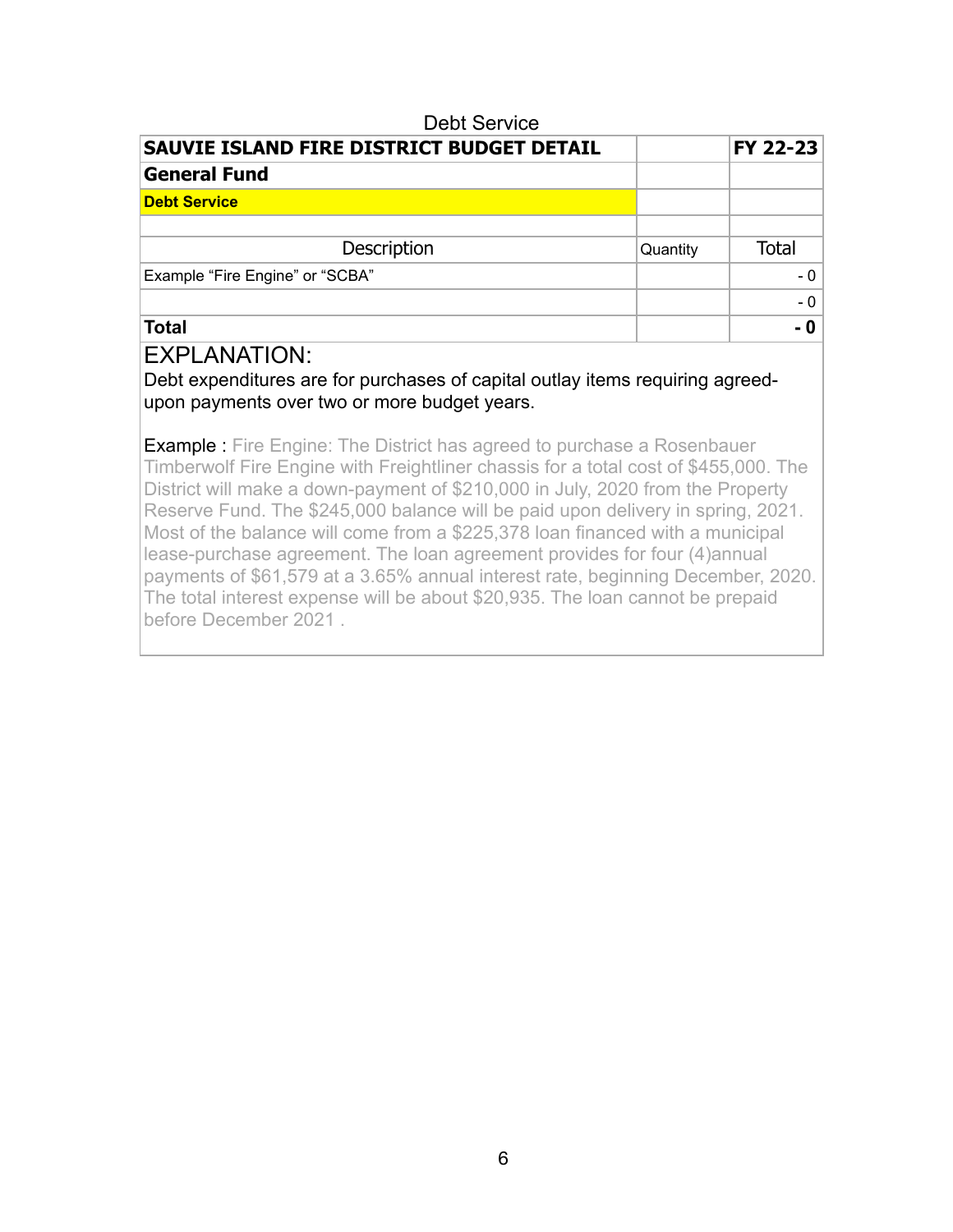| Personnel 500                             |          |                   |                          |                          |  |  |  |  |
|-------------------------------------------|----------|-------------------|--------------------------|--------------------------|--|--|--|--|
| SAUVIE ISLAND FIRE DISTRICT BUDGET DETAIL |          |                   |                          |                          |  |  |  |  |
| <b>General Fund</b>                       |          |                   |                          |                          |  |  |  |  |
|                                           |          |                   |                          |                          |  |  |  |  |
| <b>Personnel Services Summary</b>         |          |                   |                          |                          |  |  |  |  |
| Expense Item                              | Item No. | Budgeted FY 21-22 | Proposed FY<br>$22 - 23$ | Approved FY<br>$22 - 23$ |  |  |  |  |
| Fire Chief (FTE 0.5)                      | 510      | \$56,650          | \$58,350                 | \$58,350                 |  |  |  |  |
| Grant Funded (R & R Position FTE 0.66)    | 515      | \$0               | \$0                      | \$0                      |  |  |  |  |
| Seasonal Coverage                         | 520      | \$14,000          | \$0                      | \$0                      |  |  |  |  |
| <b>Other Wages</b>                        | 525      | \$16,000          | \$23,400                 | \$23,400                 |  |  |  |  |
| <b>Conflagration Wages</b>                | 535      | \$0               | \$3,000                  | \$3,000                  |  |  |  |  |
| <b>Workers' Compensation</b>              | 545      | \$3,605           | \$3,600                  | \$3,600                  |  |  |  |  |
| Life Insurance                            | 560      | \$0               | \$0                      | \$0                      |  |  |  |  |
| <b>FICA Taxes</b>                         | 565      | \$12,020          | \$16,265                 | \$16,265                 |  |  |  |  |
| <b>Total Personnel</b>                    |          | \$102,275         | \$104,615                | \$104,615                |  |  |  |  |

The Board of Directors completes extensive wage comparisons and sets wage scales.

Grant Funded- This is a place holder for the potential grant funded opportunity for a 0.66 FTE Recruitment and Retention Officer. A FEMA Staffing for Adequate Fire and Emergency Response (SAFER) grant has been submitted for the 2022 year.

Seasonal Coverage- This category funds patrol coverage during the summer season. This may be in partnership with Oregon Department of Fish and Wildlife.

Other Wages- This sub-account includes budgeted wages for response to unpredictable events such as governor declared conflagration acts, disasters and Red Flag days and operational help as requested by the Fire Chief. Staff may receive pay for temporarily filling leadership positions.

Workers' Compensation We insure employees and volunteers as required by law. This sub-account includes estimated insurance expense, annual workers' compensation audit and quarterly workers' benefit fund payments to the Oregon Department of Revenue.

Life Insurance This line item is for both volunteers and paid personnel. It includes benefits for accidental death and dismemberment and dependent life insurance.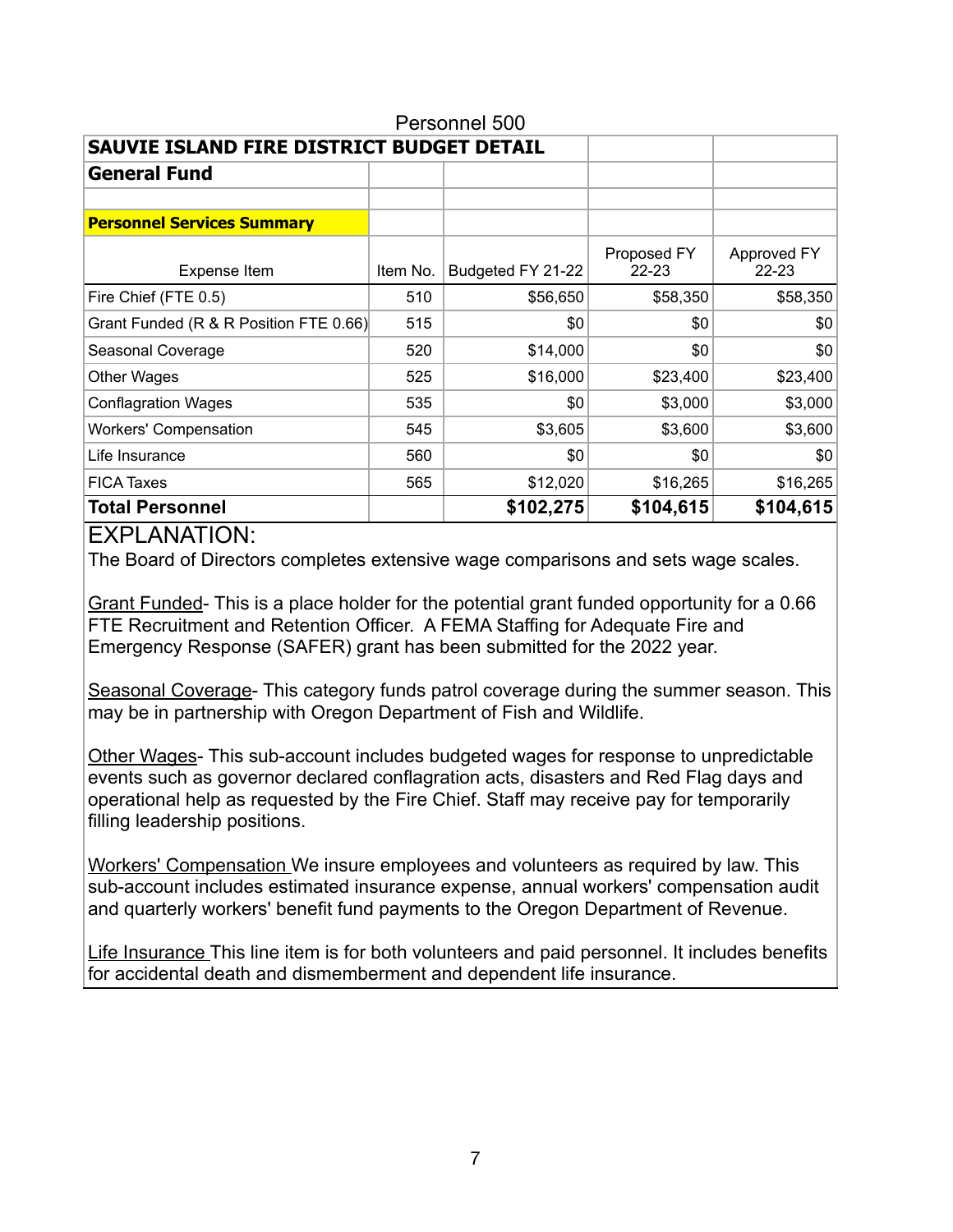|     | SAUVIE ISLAND FIRE DISTRICT BUDGET DETAIL FY 22-23 |           |           |                                                       |
|-----|----------------------------------------------------|-----------|-----------|-------------------------------------------------------|
|     | <b>General Fund</b>                                |           |           |                                                       |
|     | <b>Materials &amp; Services Summary</b>            |           |           |                                                       |
|     |                                                    |           |           | Budgeted FY 21-22 Proposed FY 22-23 Approved FY 22-23 |
|     | 600 Administration                                 | \$11,582  | \$10,316  | \$10,316                                              |
|     | 610 Public Fire Services                           | \$1,050   | \$800     | \$800                                                 |
| 615 | <b>Contract/ Professional Services</b>             | \$32,440  | \$32,800  | \$32,800                                              |
| 625 | Property & Liability Insurance                     | \$12,000  | \$11,000  | \$11,000                                              |
|     | 650 Building Maintenance & Supplies                | \$1,700   | \$1,500   | \$1,500                                               |
| 660 | Satellite Station Rent                             | \$3,600   | \$3,600   | \$3,600                                               |
| 665 | <b>Utilities</b>                                   | \$9,120   | \$7,860   | \$7,860                                               |
|     | 675 Information Technology                         | \$3,828   | \$3,928   | \$3,928                                               |
|     | 680 Communications Maintenance                     | \$1,090   | \$350     | \$350                                                 |
|     | 715 Training/ Travel                               | \$10,000  | \$8,000   | \$8,000                                               |
|     | 750 Maintenance of Equipment                       | \$26,200  | \$29,600  | \$29,600                                              |
|     | 775 Operational Supplies/ Equipment                | \$11,500  | \$11,000  | \$11,000                                              |
| 790 | Uniforms                                           | \$2,500   | \$2,100   | \$2,100                                               |
|     | 800 Volunteer Services                             | \$18,400  | \$16,400  | \$16,400                                              |
|     | <b>Total Material and Services</b>                 | \$145,010 | \$139,254 | \$139,254                                             |

# Material & Services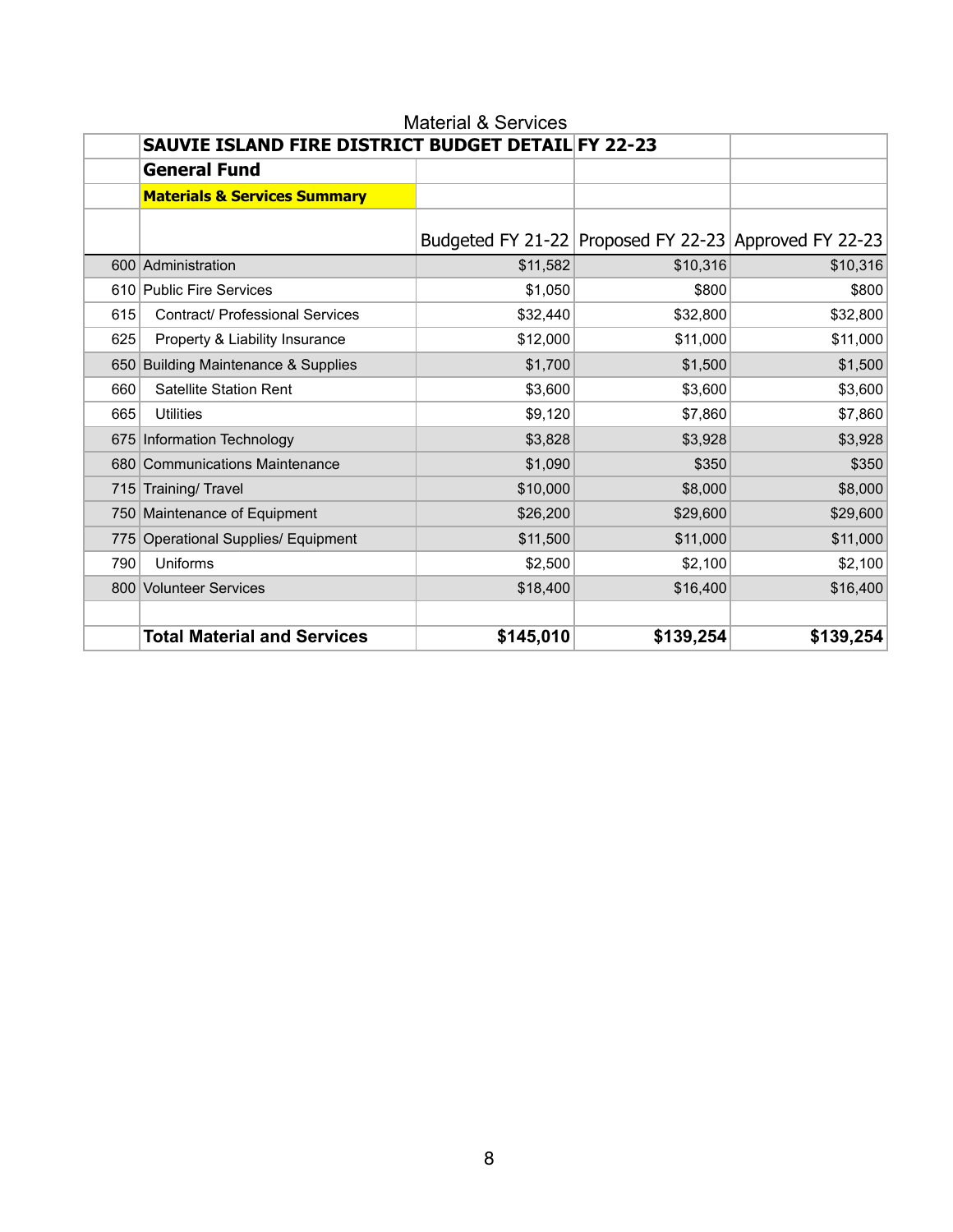| <b>Transfers</b>                                 |          |              |  |  |  |  |
|--------------------------------------------------|----------|--------------|--|--|--|--|
| <b>SAUVIE ISLAND FIRE DISTRICT BUDGET DETAIL</b> |          | FY 22-23     |  |  |  |  |
| <b>General Fund</b>                              |          |              |  |  |  |  |
|                                                  |          |              |  |  |  |  |
| <b>Transfers</b>                                 |          |              |  |  |  |  |
|                                                  |          |              |  |  |  |  |
| Description                                      | Quantity | <b>Total</b> |  |  |  |  |
|                                                  |          |              |  |  |  |  |
| Transfer to Reserves                             | 1        | \$25,000     |  |  |  |  |
|                                                  |          |              |  |  |  |  |
| <b>Total Transfer</b>                            |          | \$25,000     |  |  |  |  |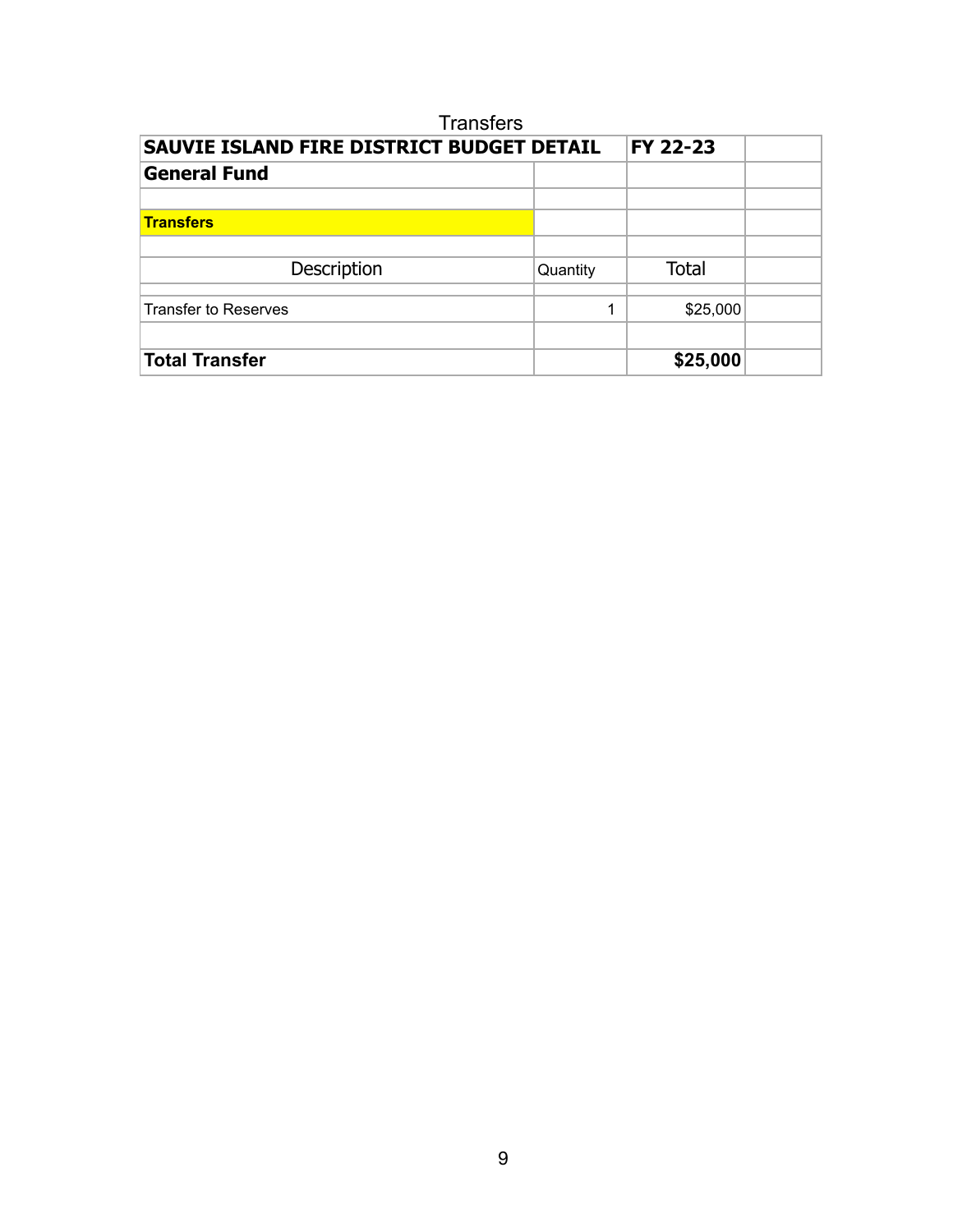|                                    | SAUVIE ISLAND FIRE DISTRICT BUDGET DETAIL FY 22-23 |       |              |  |  |  |  |
|------------------------------------|----------------------------------------------------|-------|--------------|--|--|--|--|
| <b>General Fund</b>                |                                                    |       |              |  |  |  |  |
|                                    |                                                    |       |              |  |  |  |  |
| <b>600 Administration</b>          |                                                    |       |              |  |  |  |  |
|                                    |                                                    |       |              |  |  |  |  |
| Description                        | Quantity                                           | Price | <b>Total</b> |  |  |  |  |
| General Office Supplies & Expenses | 1                                                  | 500   | 500          |  |  |  |  |
| Postage                            | 6                                                  | 11    | 66           |  |  |  |  |
| Dues & Subscriptions               | 1                                                  | 1,500 | 1,500        |  |  |  |  |
| Legal Fees                         | 1                                                  | 500   | 500          |  |  |  |  |
| Audit, Banking & Payroll           | 1                                                  | 6,000 | 6,000        |  |  |  |  |
| <b>Mailers</b>                     | 1                                                  | 200   | 200          |  |  |  |  |
| <b>Legal Notices</b>               | 1                                                  | 150   | 150          |  |  |  |  |
| <b>Election Expense</b>            | 1                                                  | 400   | 400          |  |  |  |  |
| <b>Office Furniture</b>            | 1                                                  | 500   | 500          |  |  |  |  |
| <b>Administration Operations</b>   | 1                                                  | 500   | 500          |  |  |  |  |
|                                    |                                                    |       | - 0          |  |  |  |  |
| <b>Total</b>                       |                                                    |       | 10,316       |  |  |  |  |

# Administration 600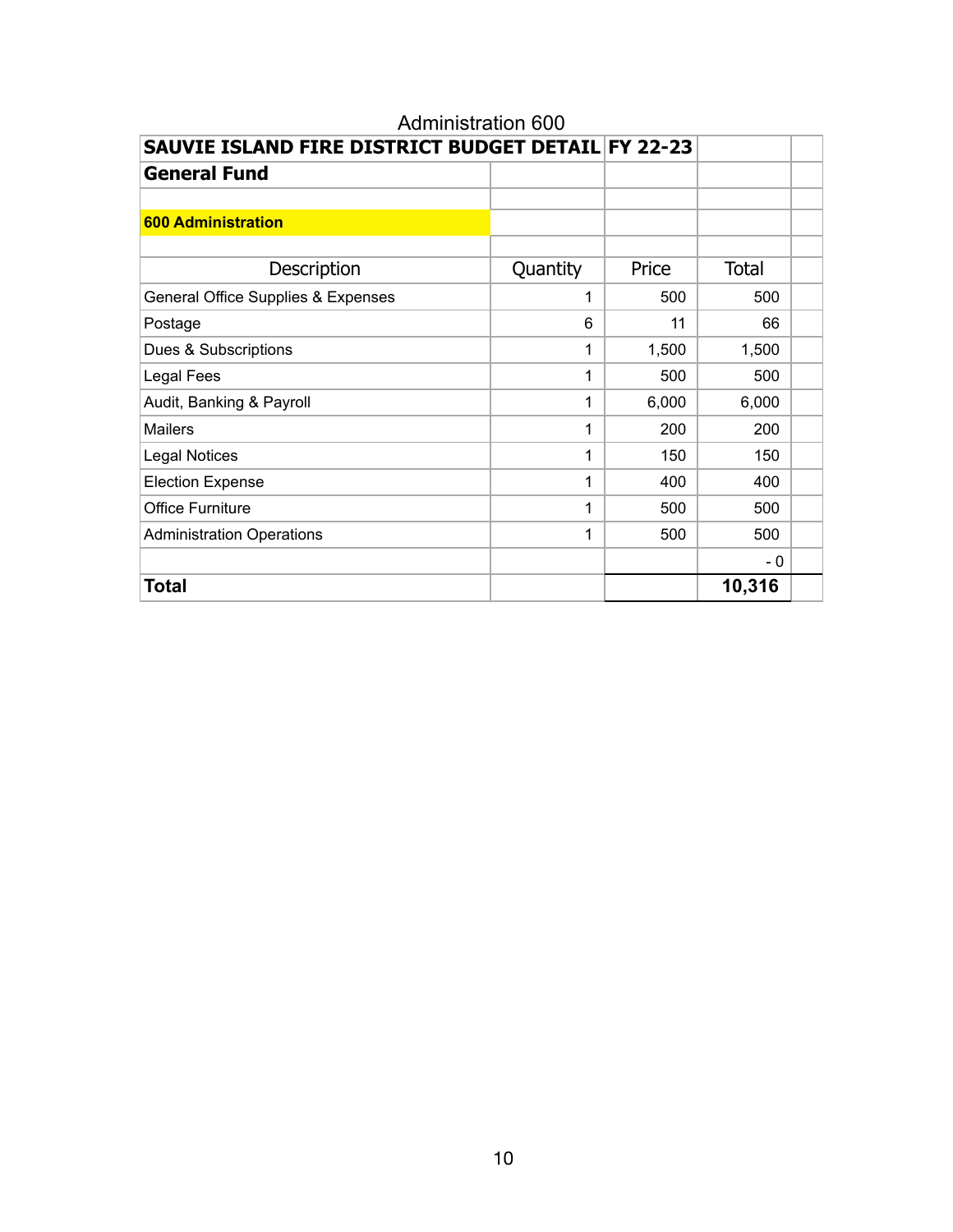General office supplies and expenses including ink for all station printers, custom orders such as stationary and checks, file folders, pens, copy paper, small office machines such as calculators, and copy charges.

Postage includes stamps, bulk mailings and UPS charges for office use. Small mailers are planned at a reduced postage rate.

Dues and subscriptions to: Oregon Ethics Commission, Oregon Filing Fee, Fire Engineering, and associations, Oregon Fire Chiefs Association, Oregon Fire Districts Directors, and Special Districts of Oregon.

Attorney Fees are paid for legal advice.

Audit, Banking & Payroll fees. Auditor's contractual fee, Secretary of State audit filing fee, payroll preparation fees, bank and credit card charges.

Mailers Expenses involved with copying newsletters and other mailings to citizens of the FireDistrict. Small mailers are planned.

Legal Notices are newspaper advertising fees for the District's legally required publications.

Election Expenses The Board is determining whether to propose funding measures to the voters. These funds will pay for county election fees.

**Office Furniture This expense is for purchasing new or replacing existing office** furniture.

Administrative Operations.- Miscellaneous administrative expenses including outside copying, coffee, awards, food or per diem for administration purposes, conflagration act expenses, flowers and any unforeseen expenses.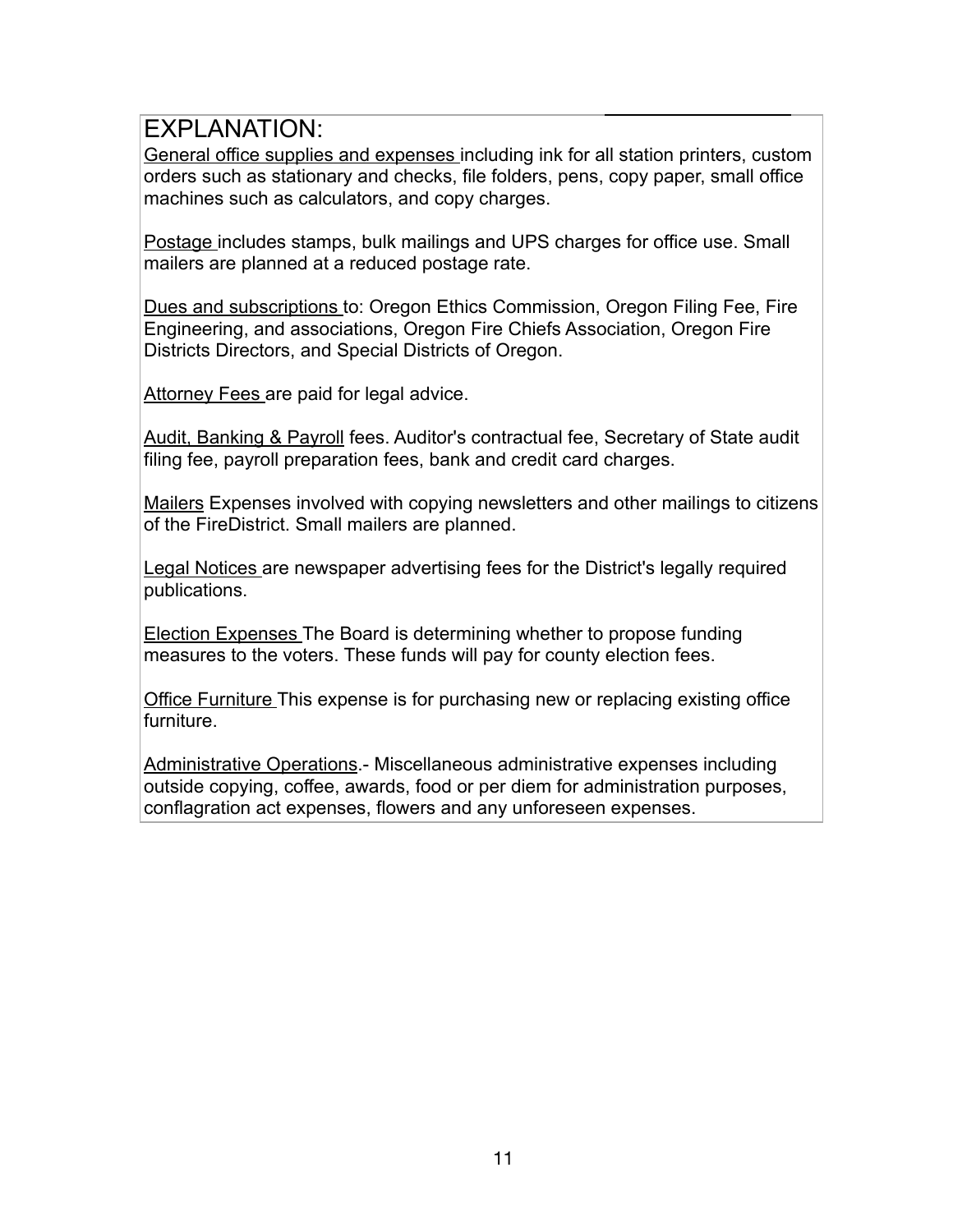| <b>Public Fire Services 610</b>                      |          |          |              |  |  |  |
|------------------------------------------------------|----------|----------|--------------|--|--|--|
| SAUVIE ISLAND FIRE DISTRICT BUDGET DETAIL   FY 22-23 |          |          |              |  |  |  |
| <b>General Fund</b>                                  |          |          |              |  |  |  |
|                                                      |          |          |              |  |  |  |
| <b>610 Public Fire Services</b>                      |          |          |              |  |  |  |
|                                                      |          |          |              |  |  |  |
| Description                                          | Quantity | Price    | <b>Total</b> |  |  |  |
| Fire Investigation                                   | 3        | 100      | 300          |  |  |  |
| Programs                                             | ◢        | 500      | 500          |  |  |  |
| <b>Community AED</b>                                 |          | $\Omega$ | - 0          |  |  |  |
|                                                      |          |          | - 0          |  |  |  |
| <b>TOTAL</b>                                         |          |          | 800          |  |  |  |

Fire Investigation- camera, lens, personal protective and investigation equipment

Programs such as the smoke detector program, driveway address signs, fire, road, and building inspections, and public events use funds to promote fire safety and public education in fire prevention.

The District also offers fire extinguisher training for 6th grade students and local businesses.The expenses for these programs include set-up materials for booths, programs, education materials, handouts, extinguisher refill, propane for prop, etc.

Community AED Supplies are batteries and pads that are replaced in alternate years. The AEDs are placed throughout the community in businesses, schools and police vehicles.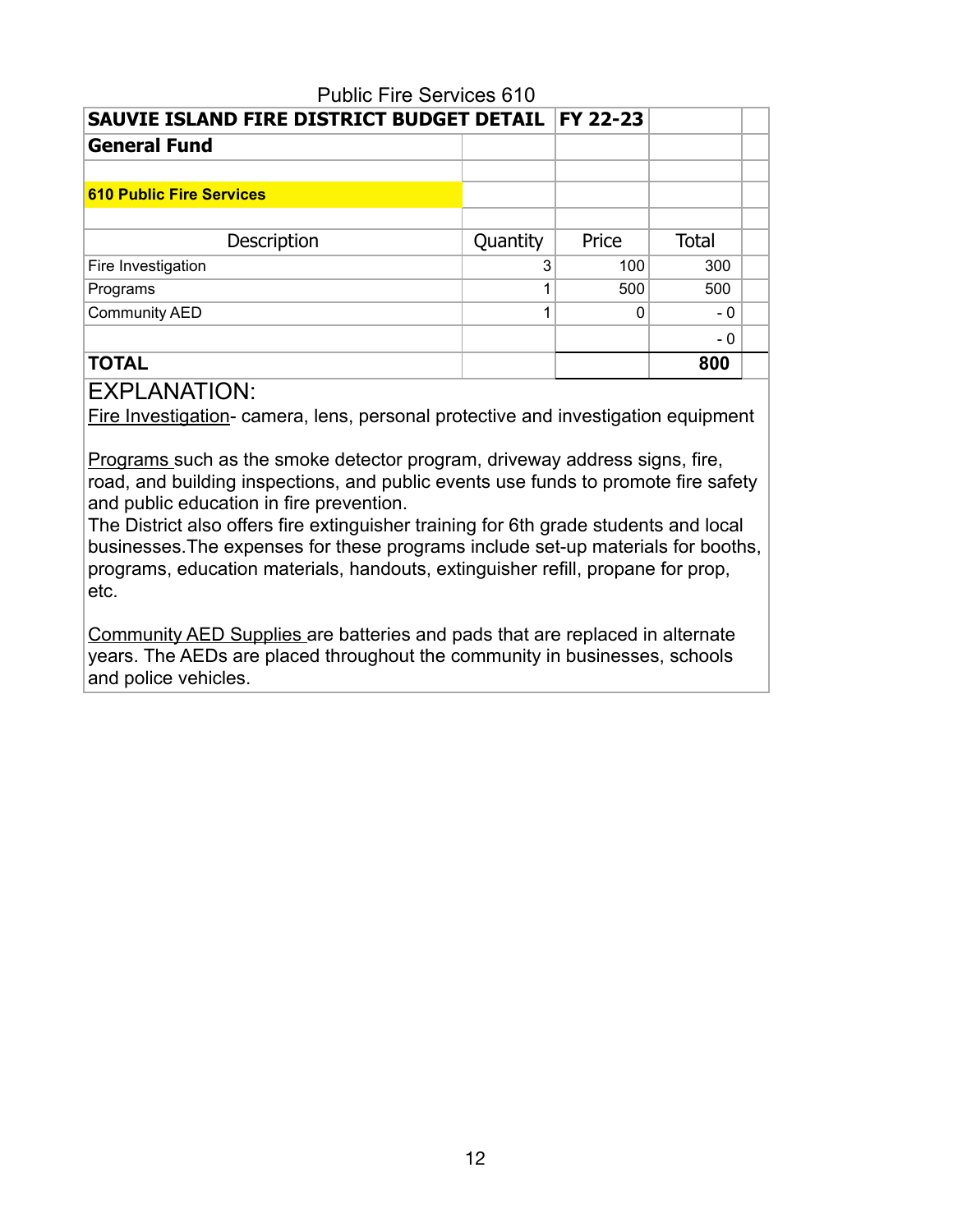| <b>Contract Services 615</b>                       |          |       |              |  |  |  |  |
|----------------------------------------------------|----------|-------|--------------|--|--|--|--|
| SAUVIE ISLAND FIRE DISTRICT BUDGET DETAIL FY 22-23 |          |       |              |  |  |  |  |
| <b>General Fund</b>                                |          |       |              |  |  |  |  |
|                                                    |          |       |              |  |  |  |  |
| <b>615 Contract Services</b>                       |          |       |              |  |  |  |  |
|                                                    |          |       |              |  |  |  |  |
| Description                                        | Quantity | Price | <b>Total</b> |  |  |  |  |
| Bookkeeper                                         | 12       | 800   | 9,600        |  |  |  |  |
| <b>CPA</b>                                         | 12       | - 0   | - 0          |  |  |  |  |
| Auditor                                            | 1        | 7,000 | 7,000        |  |  |  |  |
| <b>BOEC</b>                                        | 12       | 1350  | 16,200       |  |  |  |  |
| <b>TOTAL</b>                                       |          |       | 32,800       |  |  |  |  |

Bookkeeper- The Fire Chief and Board of Directors decided to hire a bookkeeper to help with routine financial expense, records and to Assit with the budget process.

Accountant- The Fire District hired an accountant to manage the payment of taxes and payroll through Quickbooks.

Auditor- As require by law, the Fire District must have an independent auditing firm review the Fire District financial records and assets.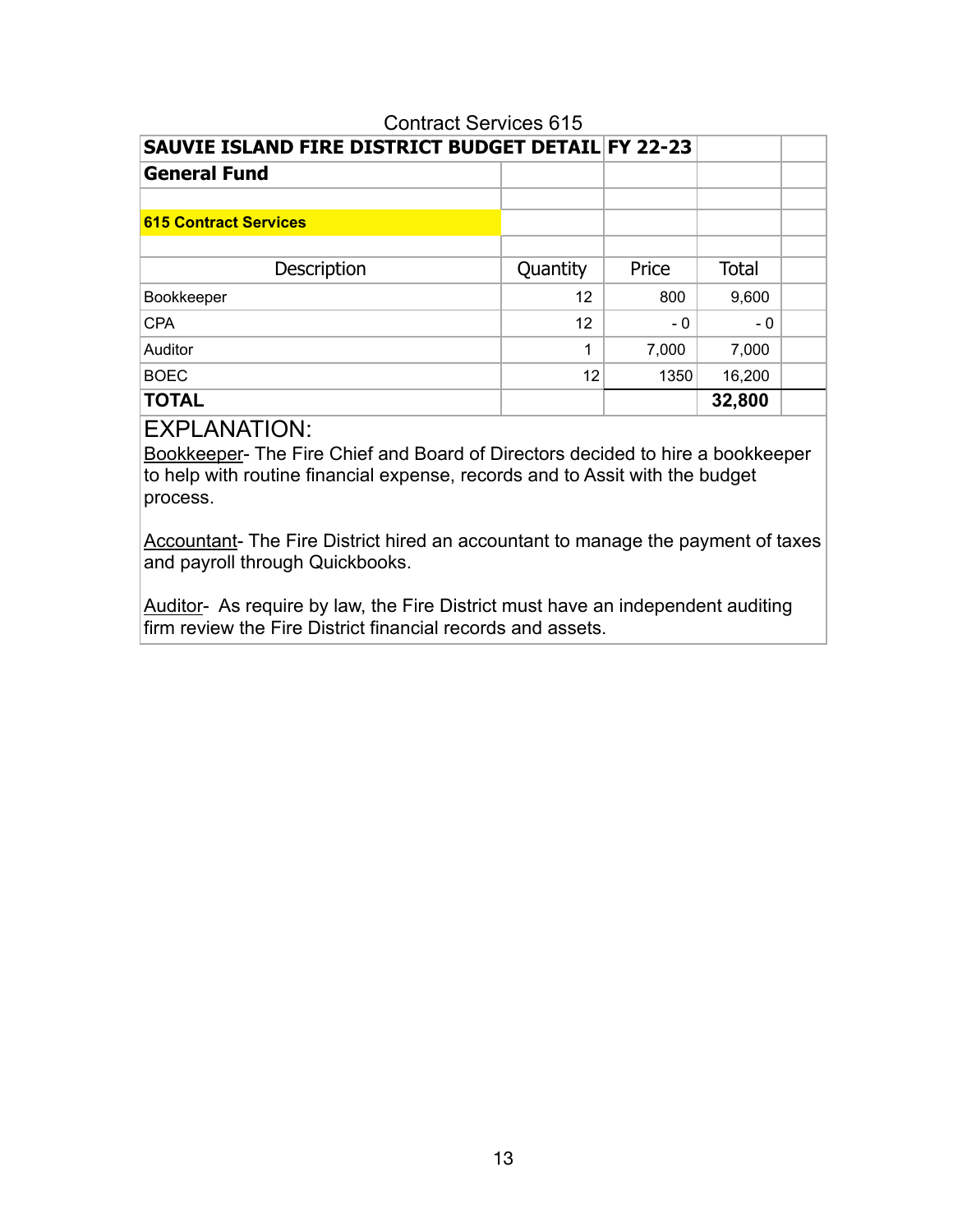# Property & Liability Insurance 625 **SAUVIE ISLAND FIRE DISTRICT BUDGET DETAIL FY 22-23 General Fund 625 Property & Liability Insurance** Description Quantity Price Total  $\text{Vehicle} \quad \text{3,500} \quad \text{3,500}$  $\begin{array}{|c|c|c|c|c|c|}\n \hline\n \text{Casulty} & & & & 1 & 7,500 & 7,500 \\
\hline\n \end{array}$ - 0

#### **TOTAL 11,000**

## EXPLANATION:

Real & Personal Property Insurance includes auto and property physical damage, earthquake, flood, equipment breakdown, and related business interruption losses. This policy includes crime insurance to cover losses due to employee dishonesty.

Liability Insurance includes coverage for general, auto, and excess liability losses.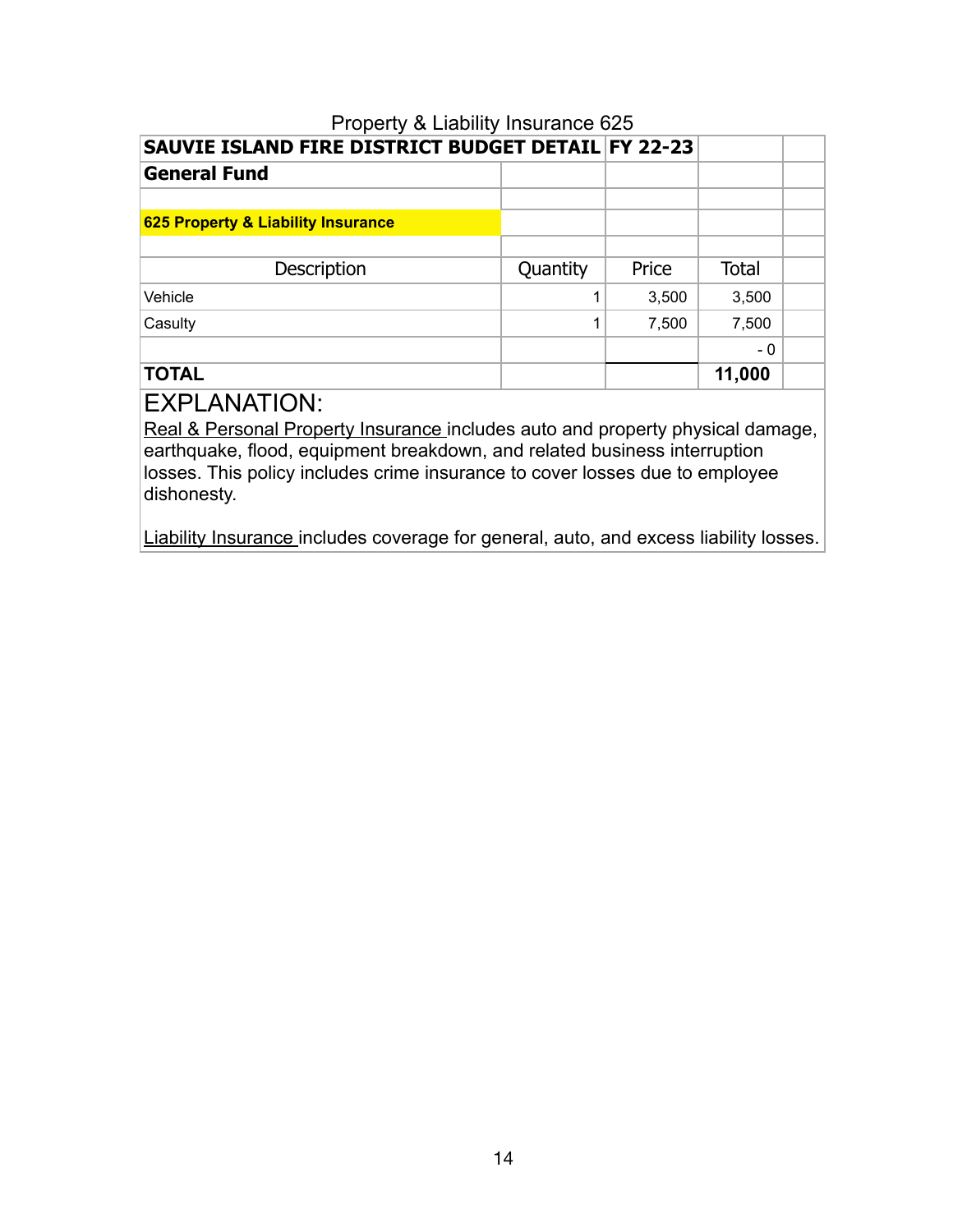| <b>Dununly I admired Manrieriance 000</b>  | SAUVIE ISLAND FIRE DISTRICT BUDGET DETAIL   FY 22-23 |       |       |  |  |  |  |  |
|--------------------------------------------|------------------------------------------------------|-------|-------|--|--|--|--|--|
|                                            |                                                      |       |       |  |  |  |  |  |
| <b>General Fund</b>                        |                                                      |       |       |  |  |  |  |  |
|                                            |                                                      |       |       |  |  |  |  |  |
| <b>650 Building/Facilities Maintenance</b> |                                                      |       |       |  |  |  |  |  |
|                                            |                                                      |       |       |  |  |  |  |  |
| Description                                | Quantity                                             | Price | Total |  |  |  |  |  |
| <b>Building &amp; Grounds Maintenance</b>  |                                                      | 1,000 | 1,000 |  |  |  |  |  |
| <b>Cleaning Supplies</b>                   | 1                                                    | 300   | 300   |  |  |  |  |  |
| <b>Building Supplies</b>                   | 1                                                    | 200   | 200   |  |  |  |  |  |
|                                            |                                                      |       | - 0   |  |  |  |  |  |
| <b>TOTAL</b>                               |                                                      |       | 1,500 |  |  |  |  |  |

# Building/ Facilities Maintenance 650

# EXPLANATION:

Building & Grounds Maintenance Building maintenance examples include supplies and specialized labor as needed for plumbing, pressure washing, electrical work, roof and gutter repairs, air conditioning/heating system maintenance and repair, garage doors, and locks. It also includes building and office furniture or storage racks that last longer than one year and cost less than \$1,000. Grounds maintenance includes mowing and yard services the station, adding trees or plants that may be necessary, and maintenance of the irrigation system.

Cleaning supplies are supplies and equipment needed for cleaning the fire station.

Building supplies are needed for maintaining the stations and include light bulbs, bulletin boards, map boards, paper towels, brooms, mops, and buckets.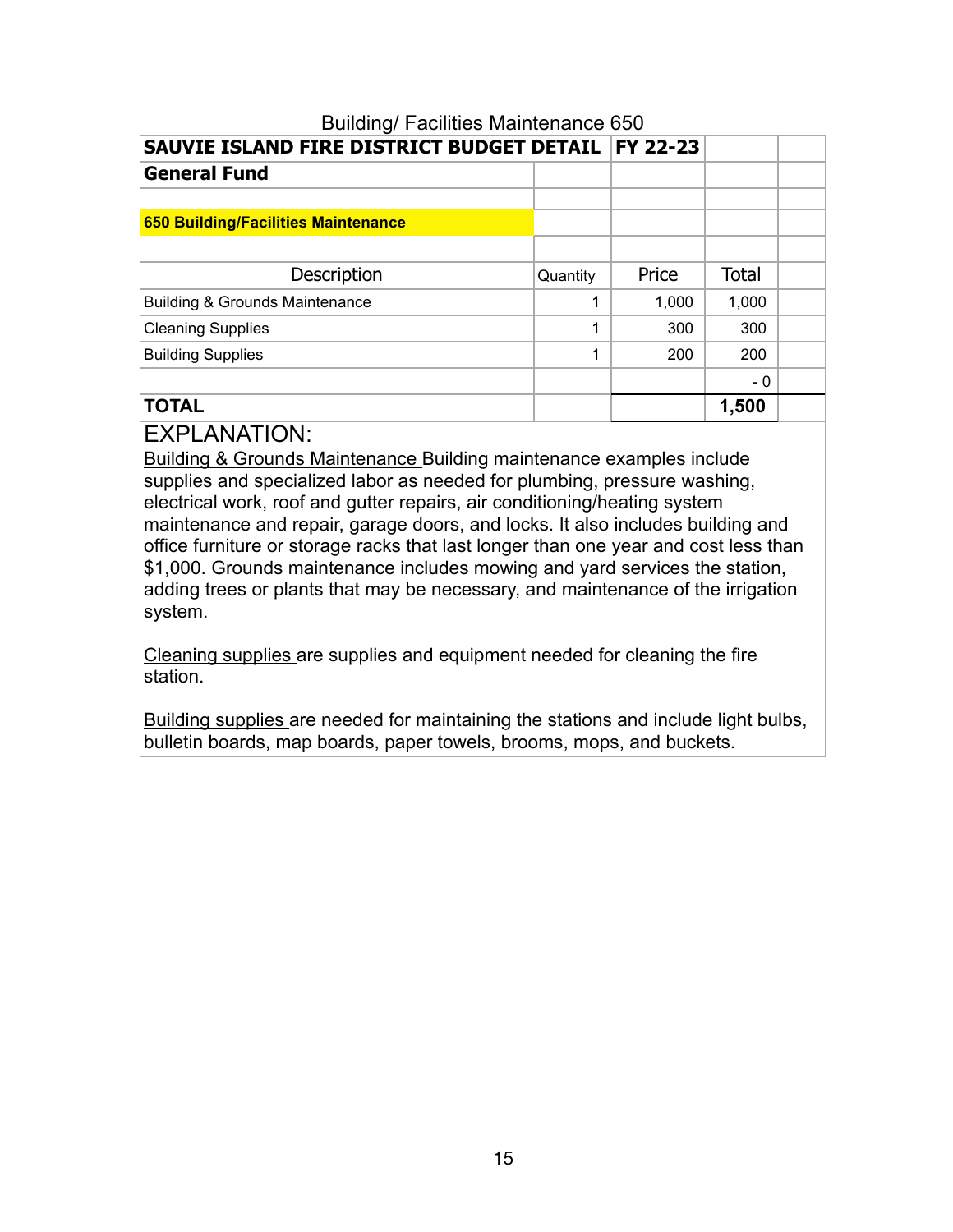| Satellite Station Rent 660                           |          |       |              |  |
|------------------------------------------------------|----------|-------|--------------|--|
| SAUVIE ISLAND FIRE DISTRICT BUDGET DETAIL   FY 22-23 |          |       |              |  |
| <b>General Fund</b>                                  |          |       |              |  |
|                                                      |          |       |              |  |
|                                                      |          |       |              |  |
| <b>660 Satellite Station Rent</b>                    |          |       |              |  |
|                                                      |          |       |              |  |
| Description                                          | Quantity | Price | <b>Total</b> |  |
|                                                      |          |       |              |  |
| Rent                                                 | 1        | 1800  | 1,800        |  |
| Utilities for Satellite Stations                     | 1        | 1800  | 1,800        |  |
|                                                      |          |       | - 0          |  |
|                                                      |          |       | - 0          |  |
| <b>TOTAL</b>                                         |          |       | 3,600        |  |

Fire District's purpose is to protect the community of Sauvie Island, the District also intend to help keep fire insurance at an acceptable rate for the community. To do so, the Fire District has rented space at strategic locations on the Island to help facilitate these goals. This fund to cover the cost of rent and utilities for using these facilities.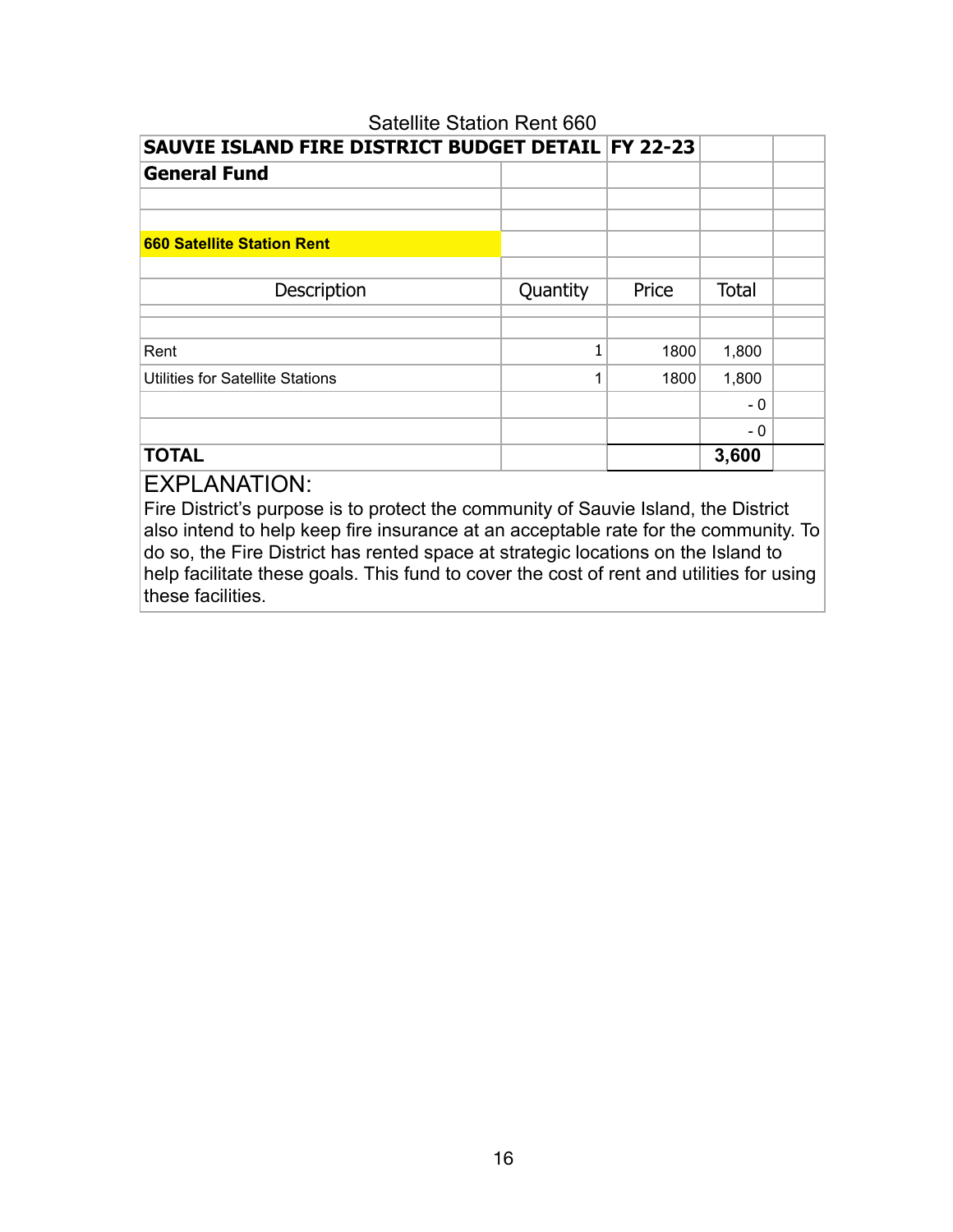| Utilities 665                                      |          |       |              |  |
|----------------------------------------------------|----------|-------|--------------|--|
| SAUVIE ISLAND FIRE DISTRICT BUDGET DETAIL FY 22-23 |          |       |              |  |
| <b>General Fund</b>                                |          |       |              |  |
|                                                    |          |       |              |  |
| <b>665 Utilities</b>                               |          |       |              |  |
|                                                    |          |       |              |  |
| Description                                        | Quantity | Price | <b>Total</b> |  |
|                                                    |          |       |              |  |
| Electricity                                        | 12       | 300   | 3,600        |  |
| <b>Northwest Natural Gas</b>                       | 12       | 50    | 600          |  |
| Garbage                                            | 12       | 70    | 840          |  |
| Other Heating Fuel                                 | 1        | 900   | 900          |  |
| Telephone                                          | 12       | 160   | 1,920        |  |
|                                                    |          |       | $-0$         |  |
| <b>TOTAL</b>                                       |          |       | 7,860        |  |

Electricity for the station. This expense is stable despite inflation due to energysaving measures like LED lighting.

Garbage and recycling is picked up at the Station.

Other Heating Fuel using propane.

Station Telephones Phone service for station.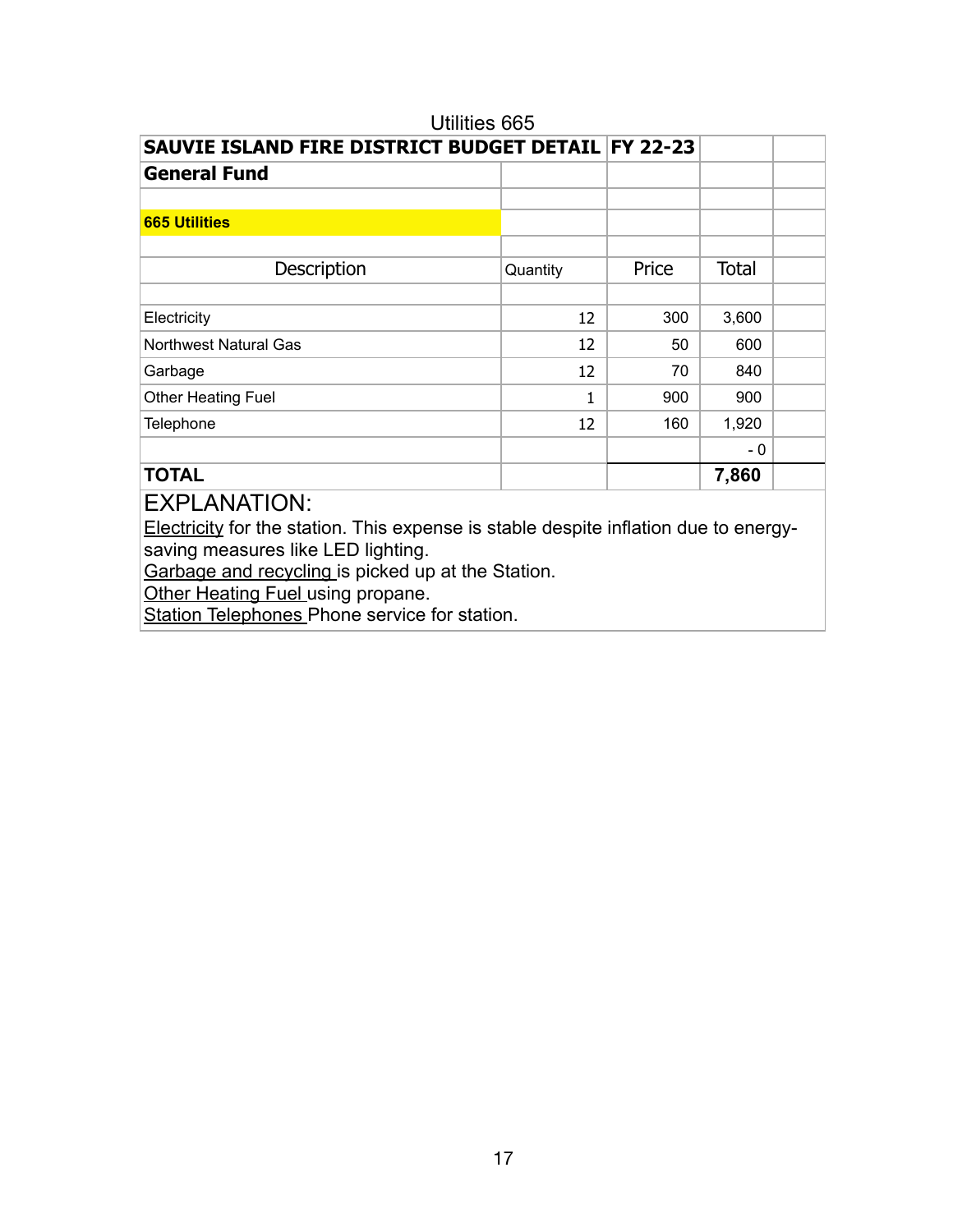| Information Technology 675                |          |          |              |  |
|-------------------------------------------|----------|----------|--------------|--|
| SAUVIE ISLAND FIRE DISTRICT BUDGET DETAIL |          | FY 22-23 |              |  |
| <b>General Fund</b>                       |          |          |              |  |
|                                           |          |          |              |  |
| <b>675 Information Technology</b>         |          |          |              |  |
|                                           |          |          |              |  |
| Description                               | Quantity | Price    | <b>Total</b> |  |
| <b>Service Providers</b>                  | 1        | 1,600    | 1,600        |  |
| Data Communications                       | 12       | 40       | 480          |  |
| Hardware                                  | 1        | 1,500    | 1,500        |  |
| Software                                  | 12       | 29       | 348          |  |
|                                           |          |          | - 0          |  |
| <b>TOTAL</b>                              |          |          | 3,928        |  |

Service Providers include IT maintenance contract for as-needed improvements, Zoho for email, Dropbox, and web domain site.

Data Communications includes CenturyLink internet, wireless telephone bills,T-Mobile wireless internet, pagers and I Am Responding notification system. The expense for CenturyLink landlines is in Utilities.

Hardware includes continued computer upgrades and repair. Cables, computer batteries and other equipment will be purchased using this sub-account. Hardware replacements are planned with a budget of \$1,500.

Software covers the original purchase, renewals and upgrades. This includes Zoho Meeting and Microsoft licenses.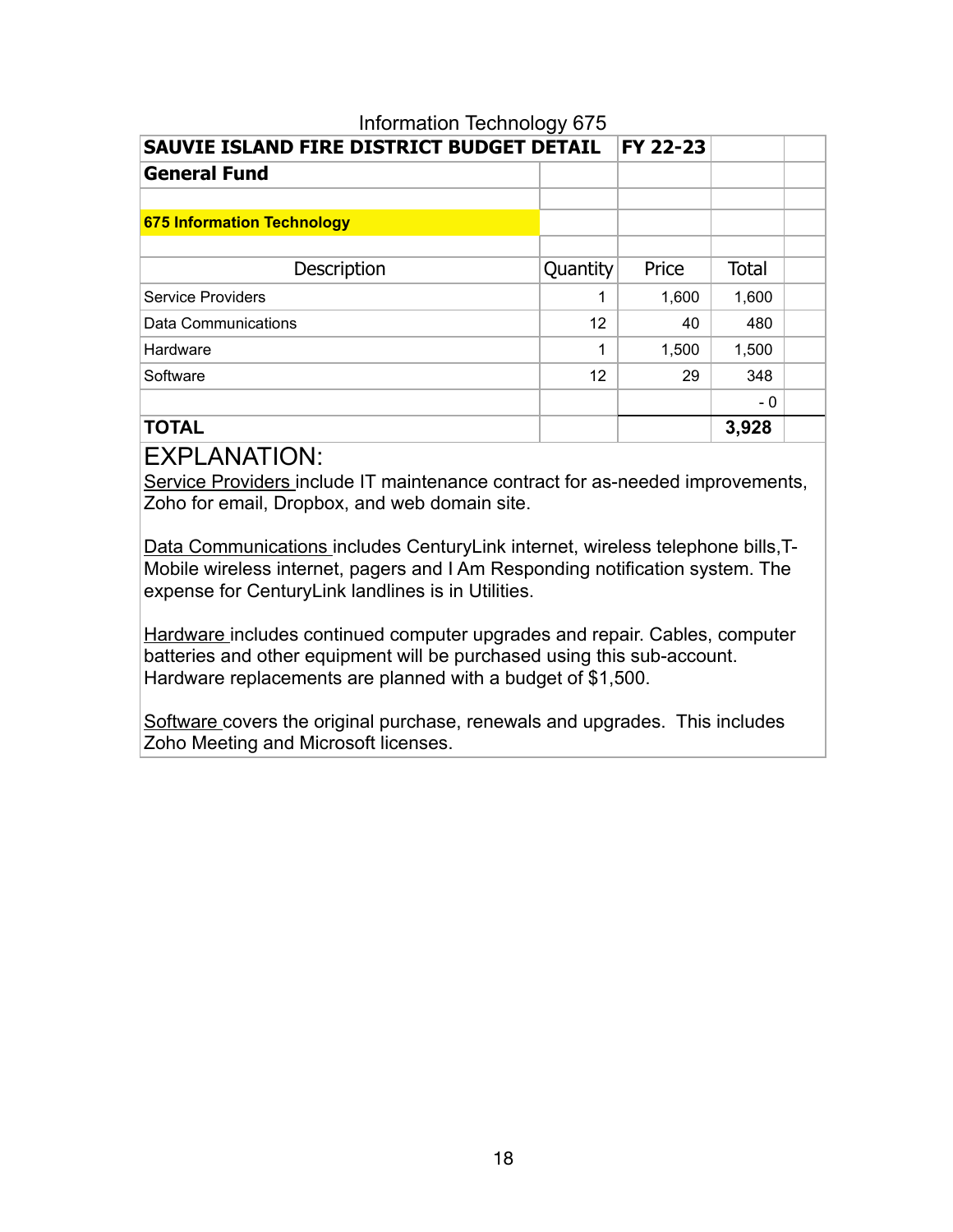# Communication Maintenance 680 **SAUVIE ISLAND FIRE DISTRICT BUDGET DETAIL FY 22-23 General Fund 680 Communication Maintenance** Description Quantity Price Total Radio Repairs **1** 350 350 Radio - 0 Pager - 2008 - 2009 - 2009 - 2009 - 2009 - 2009 - 2009 - 2009 - 2009 - 2009 - 2009 - 2009 - 2009 - 2009 - 200 Batteries  $\begin{array}{|c|c|c|c|c|c|}\n\hline\n& & & & & & 12 & & -0 & -0\n\end{array}$ - 0 **TOTAL 350**  EXPLANATION: Radio and pager repair is for routine maintenance and any unforeseen communication equipment maintenance including radio installation, telephone

repair, and cellular phones and repair.

## 19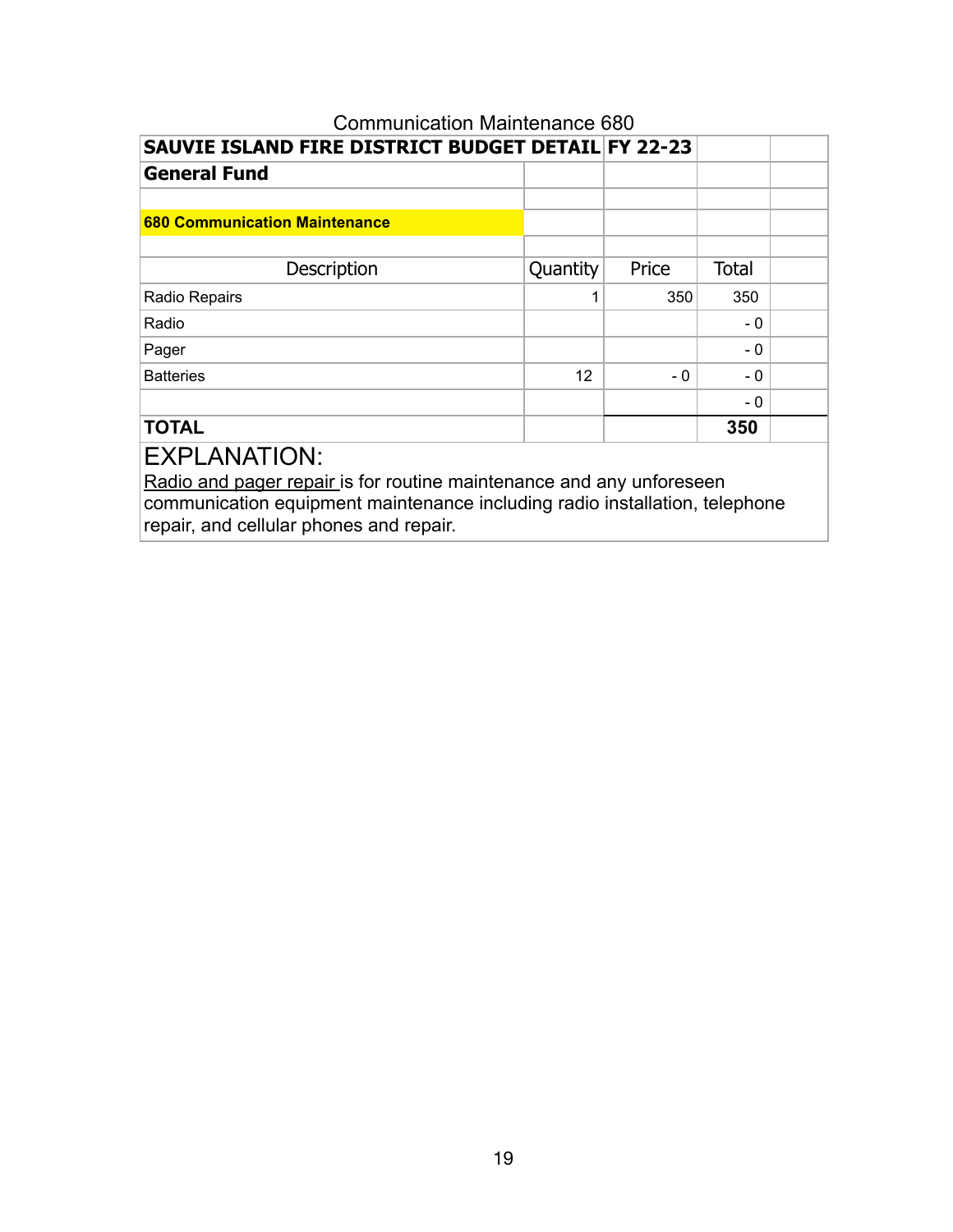# Travel & Training 715 **SAUVIE ISLAND FIRE DISTRICT BUDGET DETAIL FY 22-23 General Fund 715 Travel and Training** Description **Quantity** Price Total Firefighter & EMS Training  $\begin{array}{|c|c|c|c|c|c|c|c|c|} \hline \end{array}$  1 8,000 8,000 Technology used for Training  $\qquad \qquad \qquad$  0 Board Member Training and the control of the control of the control of the control of the control of the control of the control of the control of the control of the control of the control of the control of the control of t Officer Development & Special Training and a state of the state of the state of the state of the state of the state of the state of the state of the state of the state of the state of the state of the state of the state of - 0 **TOTAL 8,000**

EXPLANATION:

Firefighter & EMS Training expenses include instructor fees, tuition, per diem, books, lodging, equipment and supplies related to training. The District has a EMT Training Policy and supports qualified volunteers with their educational expenses.

Technology Used in Training Includes all software, hardware, data communications related to training.

Board Member Training OFDDA, SDAO. This includes conference fees, lodging, mileage and per diem.

Officer Development & Special Training Officer prep classes (OEDI, Blue Card Command, USForest Service), extrication and rope rescue training. Outside training expenses for special courses.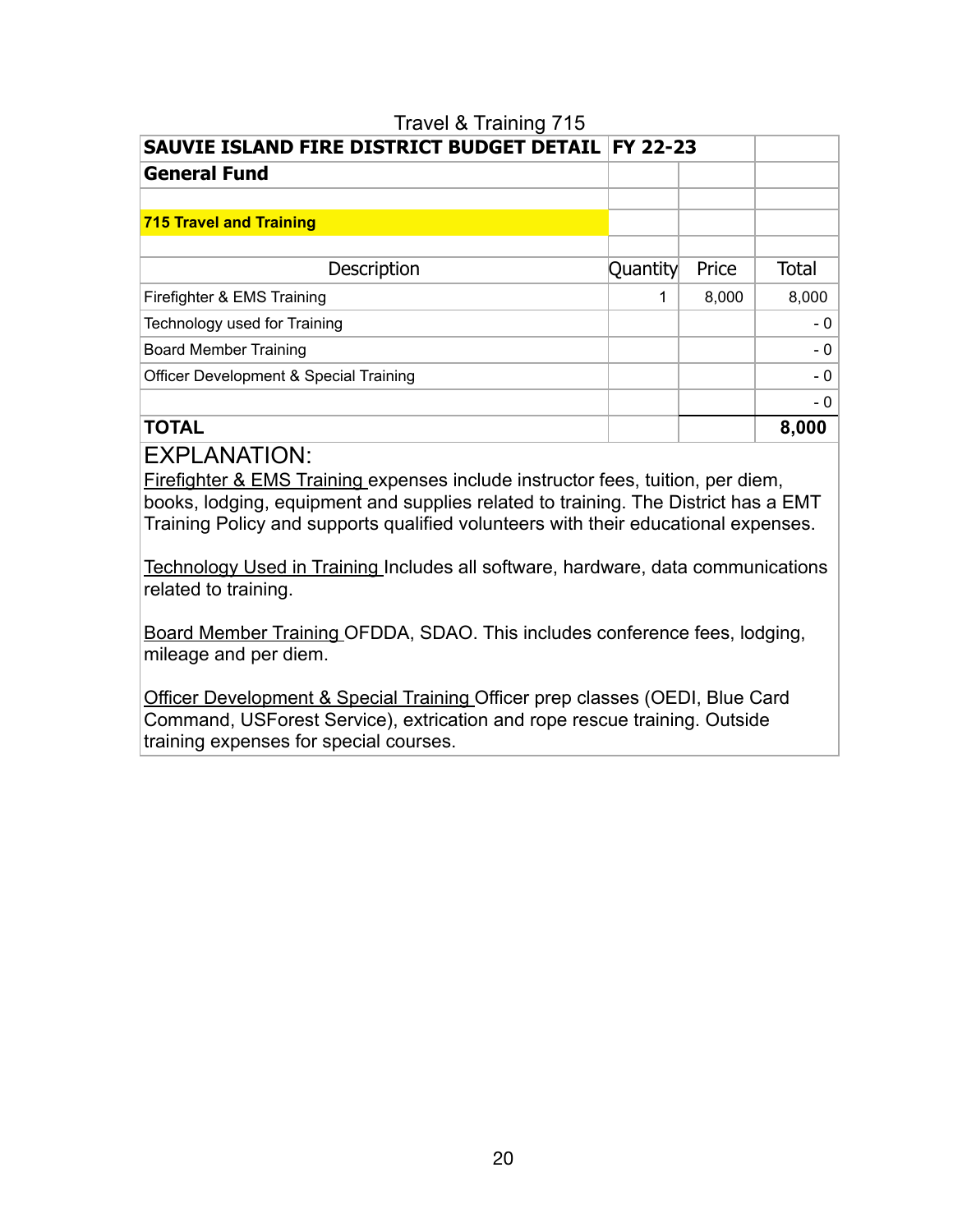| Equipment Maintenance 750                          |                |        |              |  |
|----------------------------------------------------|----------------|--------|--------------|--|
| SAUVIE ISLAND FIRE DISTRICT BUDGET DETAIL FY 22-23 |                |        |              |  |
| <b>General Fund</b>                                |                |        |              |  |
|                                                    |                |        |              |  |
| <b>750 Equipment Maintenance</b>                   |                |        |              |  |
|                                                    |                |        |              |  |
| Description                                        | Quantity       | Price  | <b>Total</b> |  |
| Maintenance                                        | 1              | 22,000 | 22,000       |  |
| Fuel                                               | 1              | 4,000  | 4,000        |  |
| <b>Tires</b>                                       | $\overline{4}$ | 900    | 3,600        |  |
|                                                    |                |        | - 0          |  |
| <b>TOTAL</b>                                       |                |        | 29,600       |  |

## Equipment Maintenance 750

### EXPLANATION:

Maintenance includes all maintenance costs of equipment and repair expenses both planned and unforeseeable. Large maintenance items are reviewed by the officers and presented to the Planning Committee and Board.

Equipment includes: Three (3) fire engines, two (2) water tenders, three (3) wildland engines, an all-terrain utility vehicle, and EMS/ support vehicles. Each year, the entire fleet goes through a thorough inspection and any related repairs. Our fleet is older and will require continued high level of maintenance. This may require an increase to the equipment maintenance budget during the year.

The maintenance fund is also used for maintenance of capital outlay equipment, chainsaws, portable pumps, hose maintenance, SCBA maintenance, hose testing, ladder testing, pump testing, generators, and almost all other equipment and apparatus repairs. Radio and pager repairs are paid from Communications Maintenance.

Fuel- based on previous year's usage and historic volatility. The budget amount includes a cushion for price variations.

Tires are purchased as needed.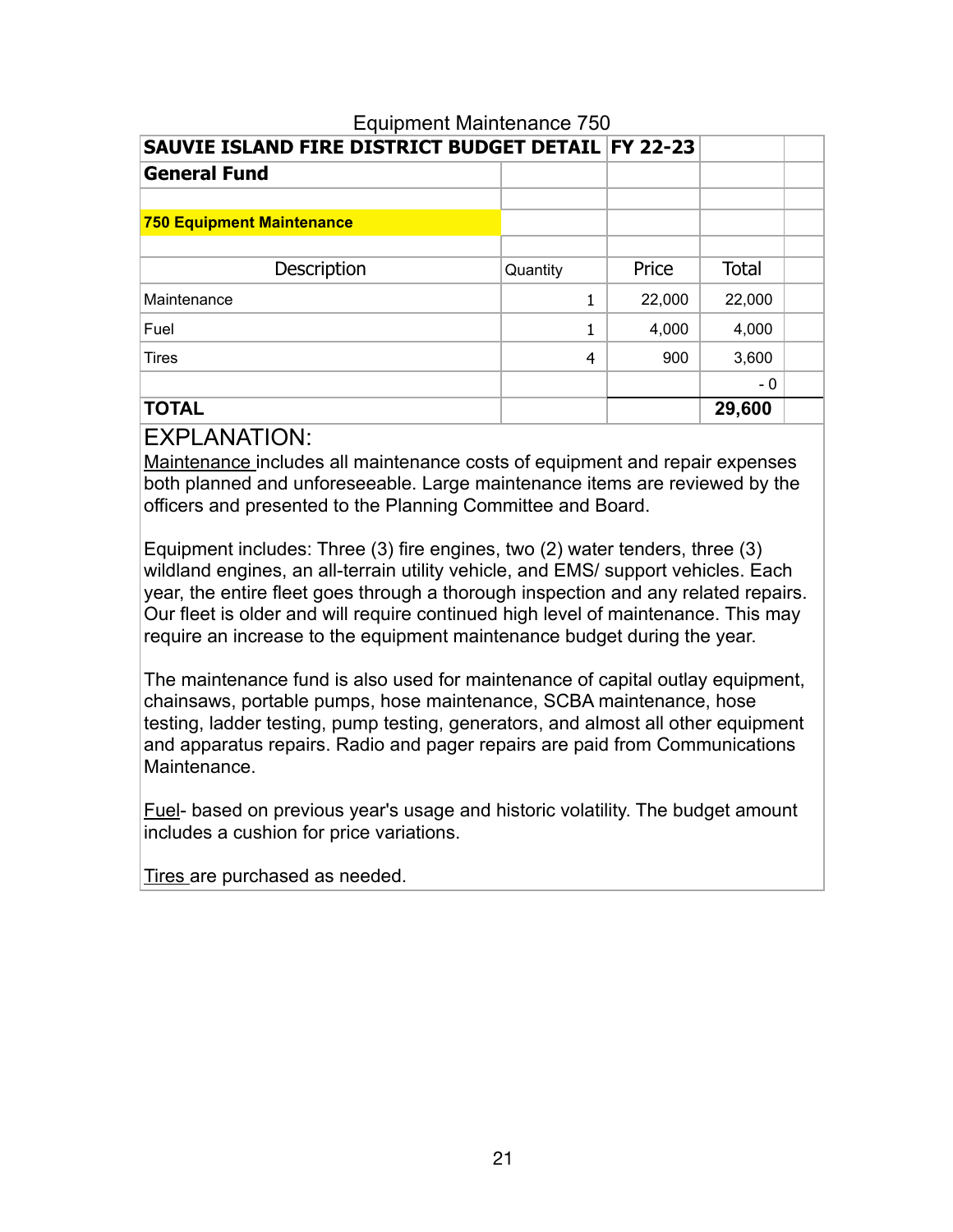| SAUVIE ISLAND FIRE DISTRICT BUDGET DETAIL   FY 22-23 |          |       |              |  |
|------------------------------------------------------|----------|-------|--------------|--|
| <b>General Fund</b>                                  |          |       |              |  |
|                                                      |          |       |              |  |
|                                                      |          |       |              |  |
| <b>775 Emergency Operations Supplies</b>             |          |       |              |  |
|                                                      |          |       |              |  |
| Description                                          | Quantity | Price | <b>Total</b> |  |
|                                                      |          |       |              |  |
| <b>Firefighting Equipment</b>                        | 1        | 8,000 | 8,000        |  |
| <b>EMS Supplies/ Equipment</b>                       | 1        | 2,000 | 2,000        |  |
| <b>EMS Operations</b>                                | 1        | 1,000 | 1,000        |  |
| <b>Special Operations</b>                            |          |       | $-0$         |  |
|                                                      |          |       | - 0          |  |
|                                                      |          |       | - 0          |  |
| <b>TOTAL</b>                                         |          |       | 11,000       |  |

# Emergency Operation Supplies 775

# EXPLANATION:

Firefighting Equipment The purchase of turnouts, hose, rescue saws, valves and rope make up a large portion of this account..The District's goal is to have all firefighter turnouts meet current NFPA standards. Smaller items include: road flares, flashlights, batteries, suspenders, turnout repair, helmets, decals, boots, hoods, gloves, liners, shields, pike poles, fire extinguisher maintenance, wildland firefighter shirts, SCBA masks, hose fittings and appliances. Support operating supplies including protective equipment and hydration items needed on emergency scenes such as water and Gatorade are also paid from this account. Safety supplies are purchased under this account. These include safety vests, safety cones, safety harness, goggles, hearing protectors, safety glasses, protective equipment and supplies against bloodborne pathogens, equipment and supplies to comply with O.S.H.A. requirement sand other general safety needs. Finally, fire-fighting foam for structural, wildland and flammable liquid fires is funded under this account

EMS Supplies & Equipment are all medical supplies necessary to run emergency medical services which include equipment such as airway equipment oxygen regulators, and other equipment that costs less than \$1,000.

EMS Operations EMT recertification fees are also here.District personnel must be re-certified in alternate years. The next due date will be spring of 2023.

Special Operations water and rope rescue equipment is purchased from this account.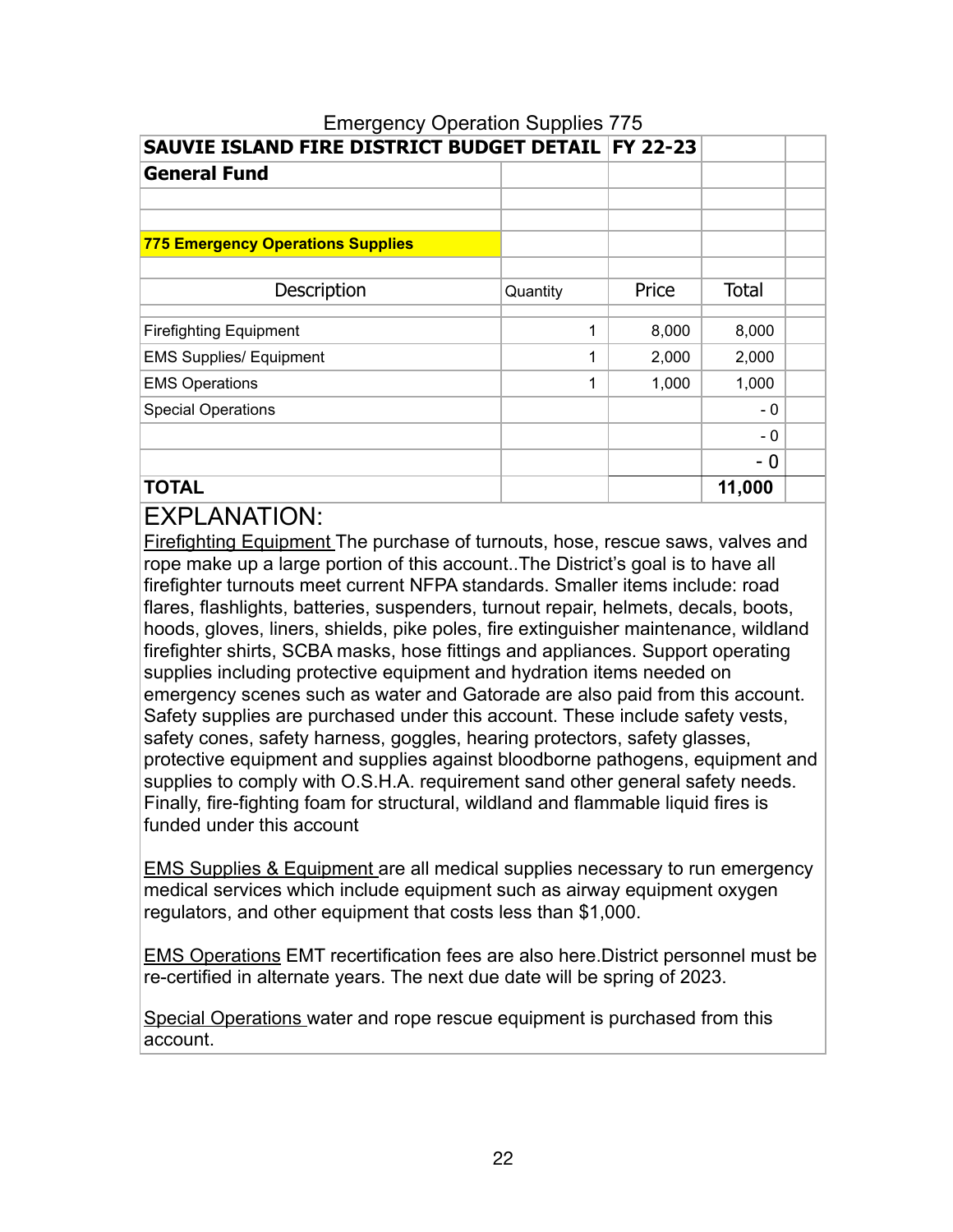| טט ו טוווטוווט                            |          |                 |              |  |
|-------------------------------------------|----------|-----------------|--------------|--|
| SAUVIE ISLAND FIRE DISTRICT BUDGET DETAIL |          | <b>FY 22-23</b> |              |  |
| <b>General Fund</b>                       |          |                 |              |  |
|                                           |          |                 |              |  |
| <b>790 Uniforms</b>                       |          |                 |              |  |
|                                           |          |                 |              |  |
| Description                               | Quantity | Price           | <b>Total</b> |  |
| Personnel Uniforms & Equipment            | 1        | 2,100           | 2,100        |  |
|                                           |          |                 | - 0          |  |
| <b>Total</b>                              |          |                 | 2,100        |  |
|                                           |          |                 |              |  |

Uniforms 790

## EXPLANATION:

Personnel Uniforms & Equipment- NFPA approved uniform shirts, uniform pants, boots, badges, coveralls, emblems, jackets, uniform coats, and name tags for firefighters representing the fire district on emergency and educational functions for all personnel. The volunteer recruitment continues to attract many recruits to academy. Volunteer uniforms are again planned for this budget year in addition to our regular uniform expenses.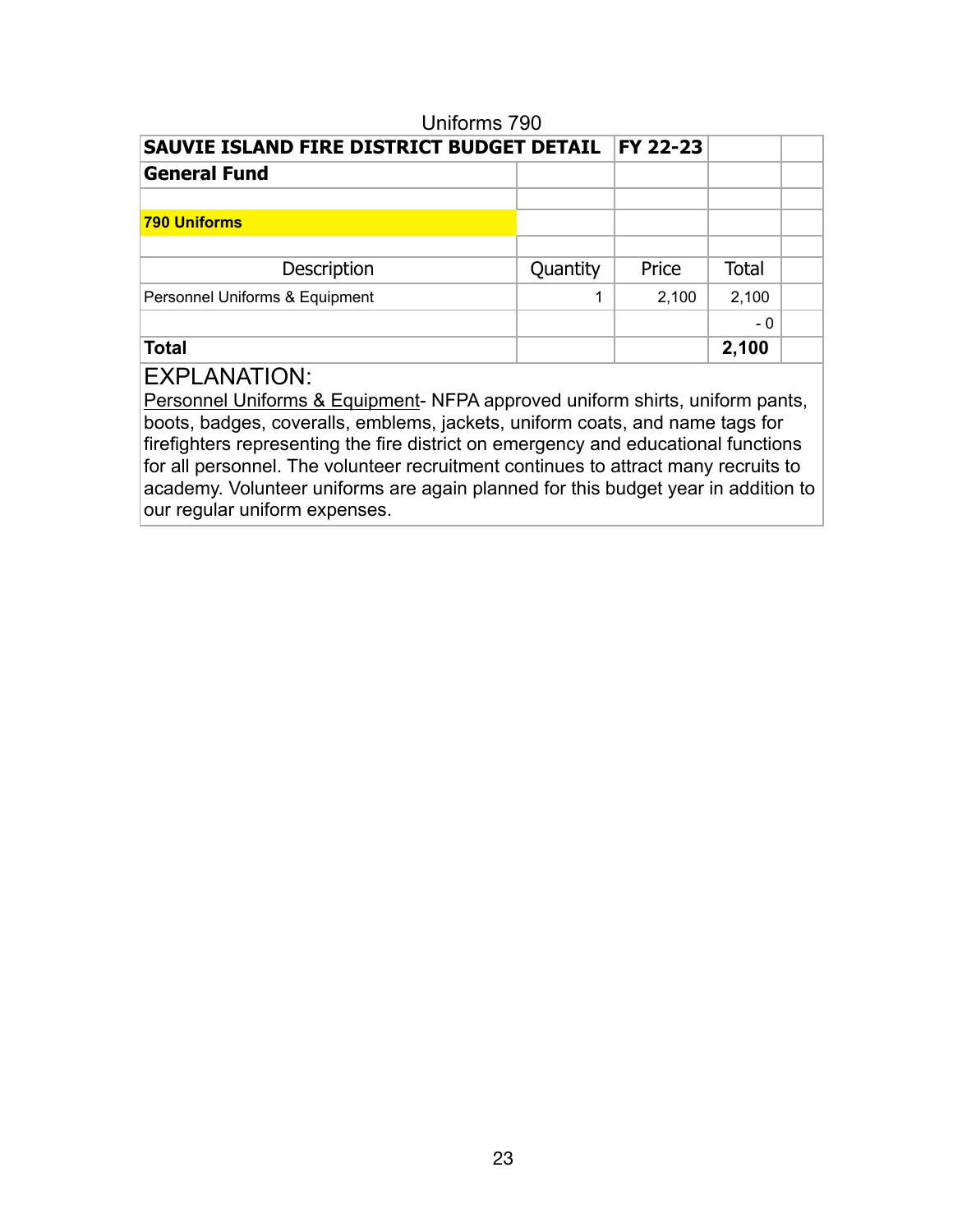| <b>Volunteer Service 800</b>              |          |          |              |  |
|-------------------------------------------|----------|----------|--------------|--|
| SAUVIE ISLAND FIRE DISTRICT BUDGET DETAIL |          | FY 22-23 |              |  |
| <b>General Fund</b>                       |          |          |              |  |
|                                           |          |          |              |  |
| <b>800 Volunteer Services</b>             |          |          |              |  |
|                                           |          |          |              |  |
| Description                               | Quantity | Price    | <b>Total</b> |  |
| <b>Volunteer Donation</b>                 |          | 500      | 500          |  |
| Length of Service Award Program           | 1        | 8,000    | 8,000        |  |
| Awards and Incentives                     | 1        | 1,500    | 1,500        |  |
| <b>Wellness Program</b>                   | 1        | 6,400    | 6,400        |  |
| <b>Total</b>                              |          |          | 16,400       |  |

Volunteer services covers expenses for volunteers including response program, background checks on new recruits, meals, coffee and other expenses.

Volunteer Donation is donated to the Sauvie Island Volunteer Firefighters Association to help pay expenses for the Annual Awards Banquet and other Entertainment Committee social events.The donation is omitted this year to save money and because several events were canceled.

Length of Service Award Plan (LOSAE) The Fire Chief and volunteers worked together to develop a LOSAP plan as allowed by IRS rules. The 2021/22 budgeted amount of \$8,000 provides current recognition of individual volunteer efforts.

Awards & Incentives This committee continues to follow the legally allowed methods of reimbursement and decides how best to acknowledge and appreciate volunteers. The expenses for recognition plaques and other items are funded from this account.

Wellness Program- The Wellness Program was written for all personnel. This program includes physicals, physical fitness and vaccinations. It also includes incentive benefits for staff meeting specified fitness goals